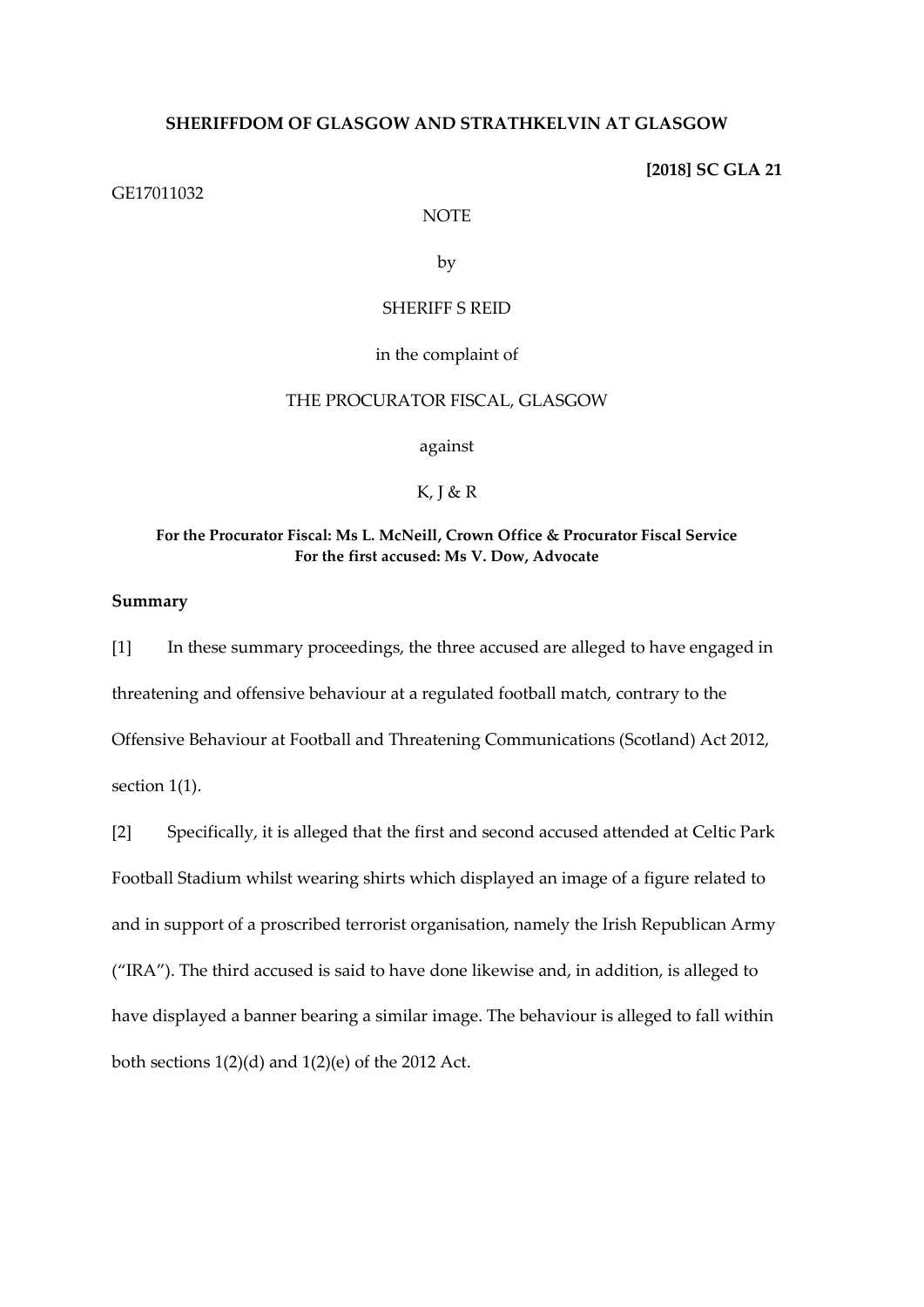[3] Only the first accused (hereinafter referred to as "the accused") lodged a minute in compliance with rule 40.3 of the Act of Adjournal (Criminal Procedure Rules) 1996 raising a compatibility issue in terms of section 288ZA(2) of the Criminal Procedure (Scotland) Act 1995.

[4] On 20 March 2018, the proceedings called before me at a diet of debate on the accused's compatibility minute.

# **The charge**

[5] The charge against the accused is as follows:

"(001) on 19th July 2017 at Celtic Park Football Stadium, Glasgow G43 RE you [K] ……. being a person within Celtic Park, a ground where a regulated football match is being held, did engage in behaviour of a kind described in section 1(2)(d) and section 1(2)(e) of the aftermentioned Act, which is likely or would be likely to incite public disorder in that you did attend at the said regulated football match whilst wearing a shirt which displayed an image of a figure related to and in support of a proscribed terrorist organisation namely the Irish Republican Army (IRA); CONTRARY to the Offensive Behaviour at Football and Threatening Communications (Scotland) Act 2012, Section 1(1)".

### **The legislation**

[6] Sections 1 & 2 of the Offensive Behaviour at Football and Threatening

Communications (Scotland) Act 2012 ("the 2012 Act"), so far as material, provide as

follows:

 $"1(1)$  A person commits an offence if, in relation to a regulated football match – (a) the person engages in behaviour of a kind described in subsection (2), and

(b) the behaviour –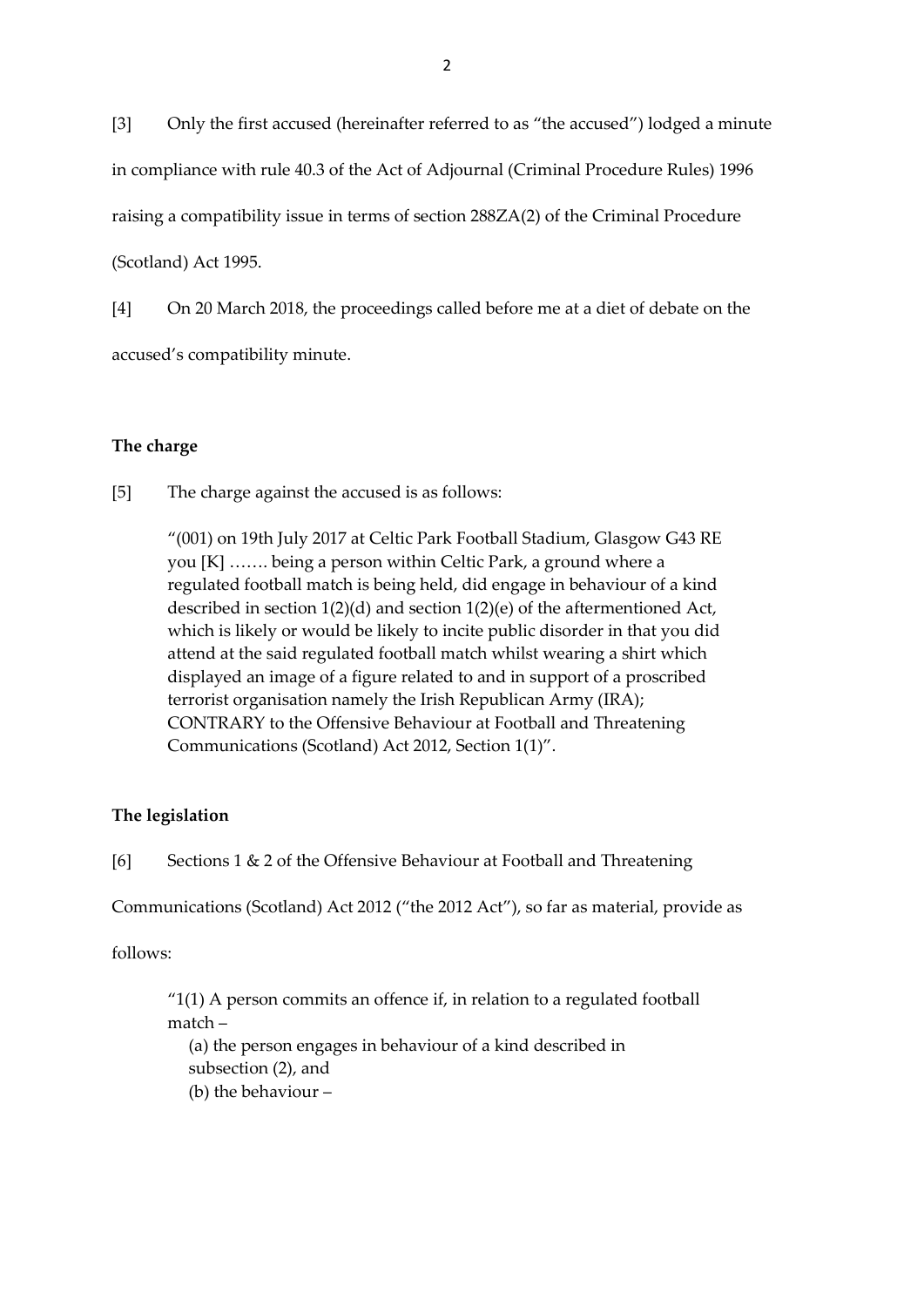(i) is likely to incite public disorder or

(ii) would be likely to incite public disorder

(2) The behaviour is - …

(a) expressing hatred of, or stirring up hatred against, a group of

persons based on their membership (or presumed membership) of (i) a religious group,

(ii) a social or cultural group with a perceived religious affiliation,

(iii) a group defined by reference to a thing mentioned in subsection (4)

(b) expressing hatred of, or stirring up hatred against, an individual based on the individual's membership (or presumed membership) of a group mentioned in any of the subparagraphs (i) to (iii) of paragraph (a),

(c) behaviour that is motivated (wholly or partly) by hatred of a group mentioned in any of those subparagraphs,

(d) behaviour that is threatening, or

(e) other behaviour that a reasonable person would be likely to consider offensive…

2(1) In section 1 and this section, 'regulated football match' –

(a) has the same meaning as it has for the purposes of Chapter 1 (football banning orders) of Part II of the Police, Public Order and Criminal Justice (Scotland) Act 2006 (asp 10) (see section 55(2) of that Act)…

(2) For the purposes of section 1(1), a person's behaviour is in relation to a regulated football match if –

(a) it occurs –

(i) in the ground where the regulated football match is being held on the day on which it is being held,

(ii) while the person is entering or leaving (or trying to enter or leave) the ground where the regulated football match is being held, or

(iii) on a journey to or from the regulated football match…"

# **Submissions for the accused**

[7] The accused's minute challenges the compatibility of section 1(2)(e) of the 2012

Act with article 7 of the European Convention on Human Rights ("ECHR") on the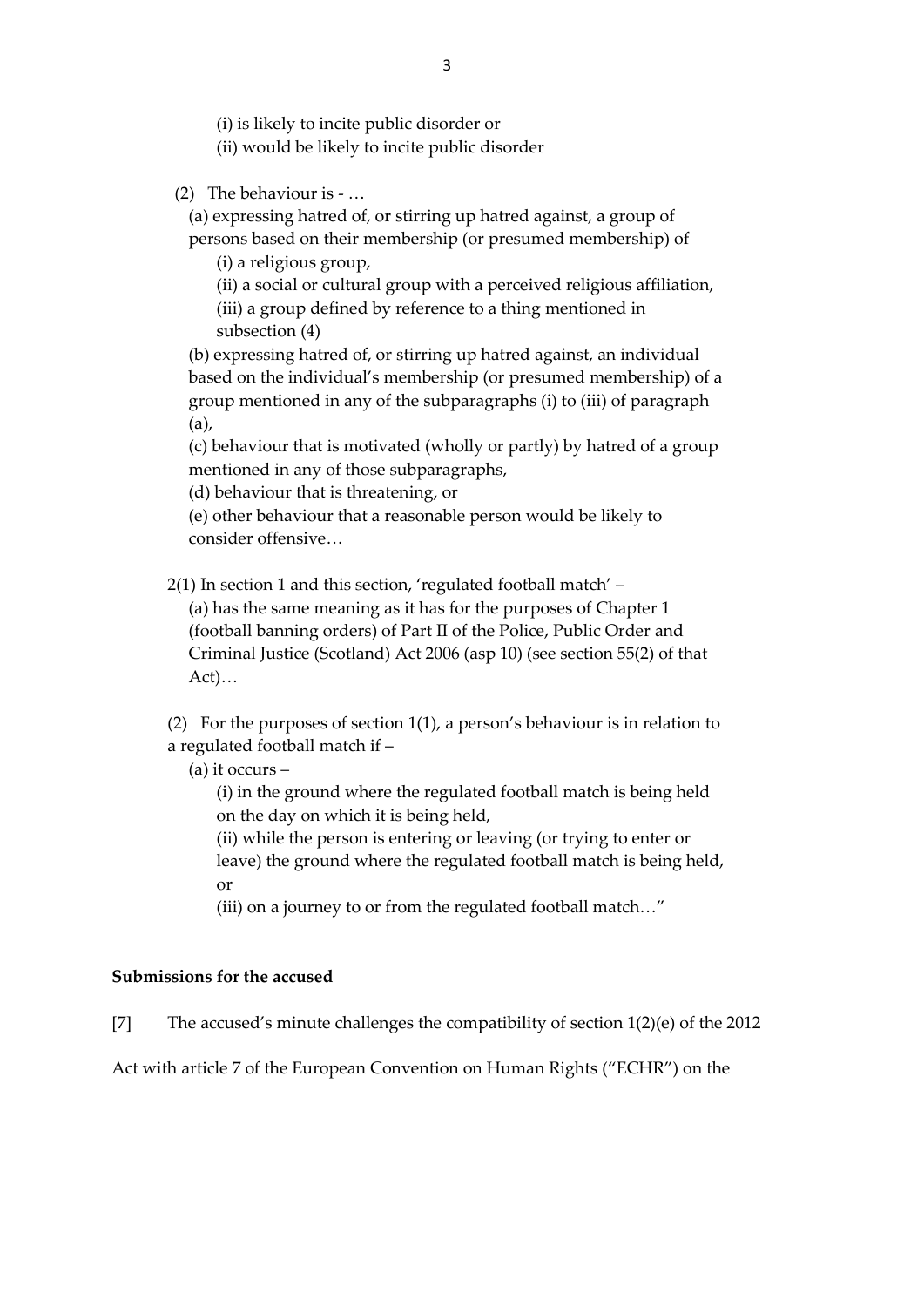ground that the sub-section is "insufficiently precise in its definition". More broadly, the minute challenges the compatibility of the legislation (so far as it criminalises certain types of behaviour) with the accused's right to freedom of expression under article 10, ECHR. While it is conceded that the aims of preventing public disorder and crime are necessary in a democratic society, the alleged "criminalisation of expression at football matches" is said to be unnecessary and disproportionate.

[8] The oral submissions in support of the minute were brief. As regards the alleged incompatibility with article 7, counsel for the accused submitted that section 1(2)(e) was framed in "very general terms". It lacked the necessary certainty and foreseeability required by article 7. Counsel criticised the use of a hypothetical "reasonable" person to determine whether behaviour was offensive. It was said that no objective meaning could be attributed to the word "offensive". The circumstances in which a person might be "offended" were so variable that the point at which behaviour became criminal was incapable of objective determination. Besides, a sufficient remedy already existed in criminal law to deal with any perceived need to prevent public disorder, namely the common law offence of breach of the peace or the statutory offence under section 38 of the Criminal Justice & Licensing (Scotland) Act 2010. The creation of a new offence under section 1 of the 2012 Act was not necessary. Reference was made to *Donnelly* & *Walsh* v *Procurator Fiscal, Edinburgh* [2015] HCJAC 35, though the dicta in paragraph 13 thereof were said to be obiter.

[9] I was invited to conclude that it was a "relevant factor" in the determination of the minute that the Scottish Parliament had recently voted to repeal the 2012 Act by a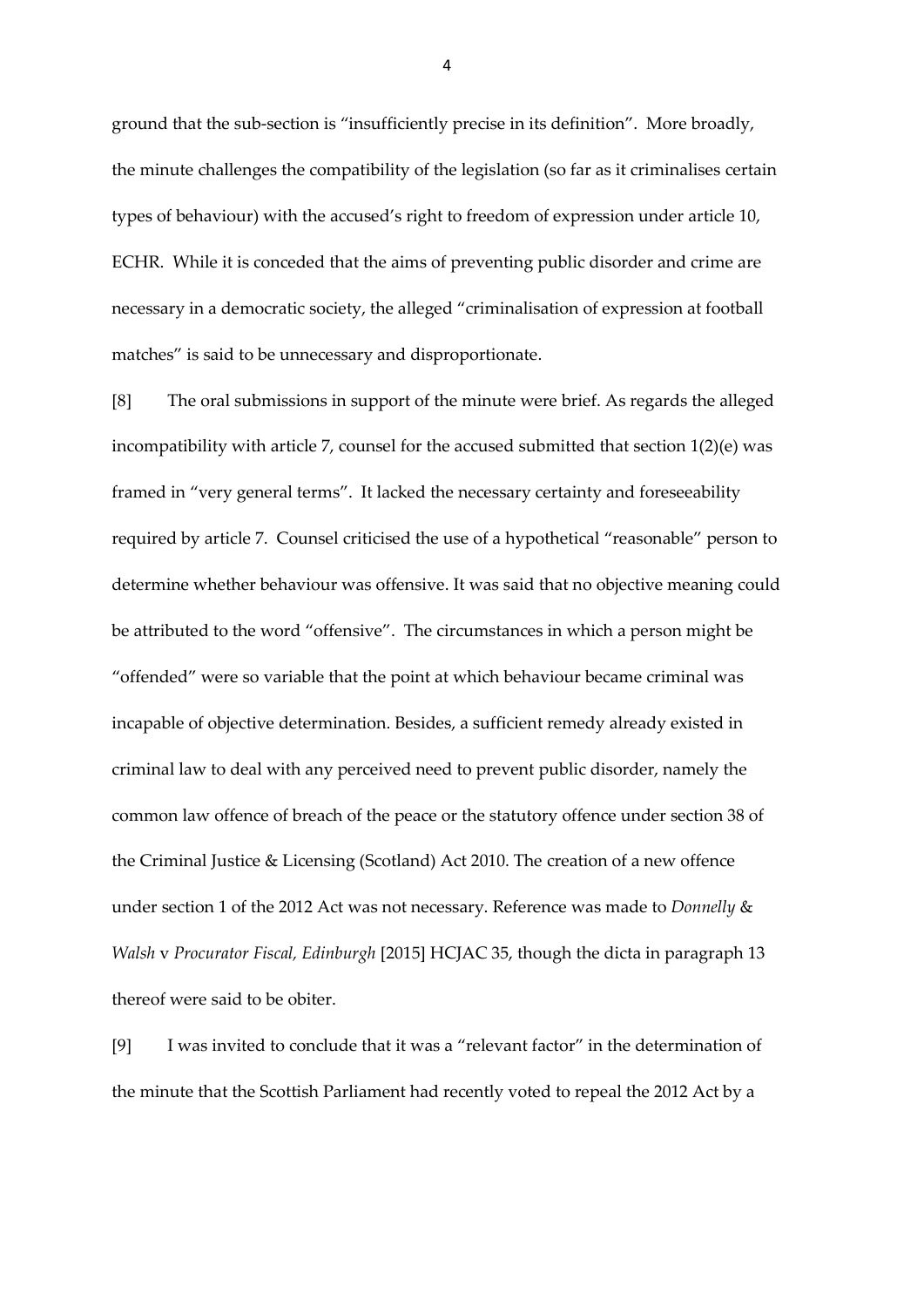resounding majority. I was told that the Parliament had been invited to repeal it specifically because of its lack of clarity and because it was not "fit for purpose". It was said that I should "find support" for the granting of the minute in that circumstance. I was invited to sustain the minute and desert the proceedings.

[10] In the alternative, counsel sought to rely upon a preliminary plea of oppression. Reference was made to directions that had allegedly been issued by the Lord Advocate to the effect that existing prosecutions under the 2012 Act were to continue until the Bill repealing the 2012 Act came into force. (I was not provided with a copy of the directions.) The gist of the submission was that the continuation of the present proceedings would be grossly unfair to the accused, in light of the imminent repeal of the 2012 Act. The test of oppression was said to be satisfied. Reference was made to *McFadyen* v *Annan* 1992 JC 53.

#### **Submissions for the prosecutor**

[11] For the prosecutor, the minute was opposed. It was submitted that section 1 of the 2012 Act was sufficiently precise to comply with article 7. Specifically, the dual principles of foreseeability and accessibility were complied with. Absolute clarity was not required by ECHR jurisprudence. The meaning of section 1(2)(e) of the 2012 Act could be objectively determined. Reference was made to *Donnelly & Walsh*, *supra,* paragraph [13]. Besides, each case turned on its facts. I was advised that the Crown intended to lead evidence (i) that the opposing team at the match was Linfield Football Club, a Northern Irish team traditionally associated with the protestant community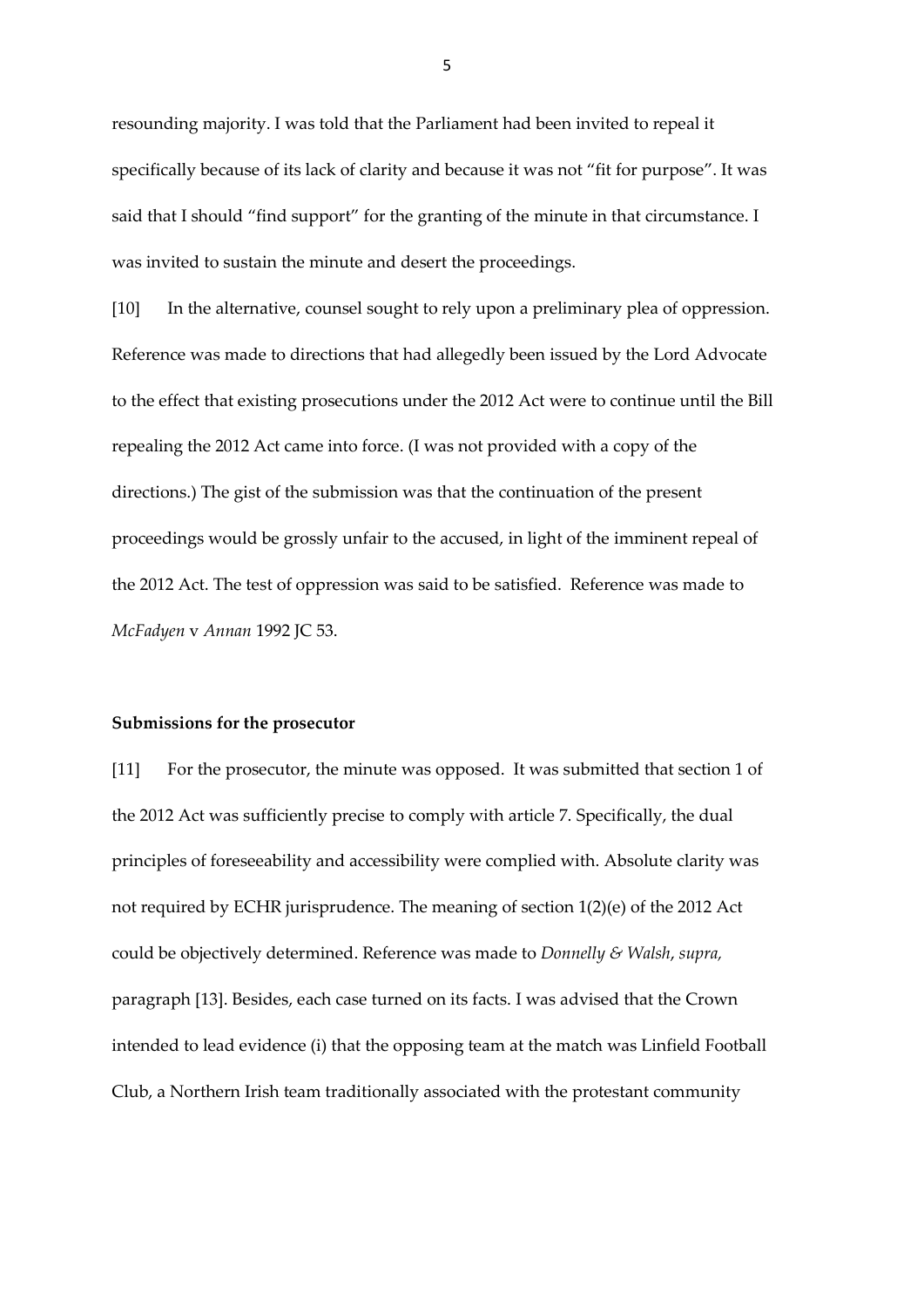there and (ii) of the "irate" reaction of the Linfield supporters to the accused's behaviour. Reference was made to *Maguire v United Kingdom,* Case number 58060/13 which, though it concerned the common law offence of breach of the peace, was said to be analogous.

# **Discussion**

[12] In my judgment, the submissions for the accused are not well-founded and the compatibility minute falls to be refused. I explain my reasoning below.

### *Alleged incompatibility with article 7, ECHR*

[13] Article 7 of the ECHR, so far as material, states:-

"No punishment without law

1. No one shall be held guilty of any criminal offence on account of any act or omission which did not constitute a criminal offence under national or international law at the time when it was committed. Nor shall a heavier penalty be imposed than the one that was applicable at the time the criminal offence was committed…"

[14] The guarantee in article 7 is an essential element of the rule of law. It is not confined to prohibiting the retrospective application of the criminal law to an accused's disadvantage: the article also embodies, more generally, the principle that only the law can define a crime and prescribe a penalty (*nullum crimen, nulla poena sine lege*) and the principle that the criminal law must not be extensively construed (for instance by analogy) to an accused's detriment.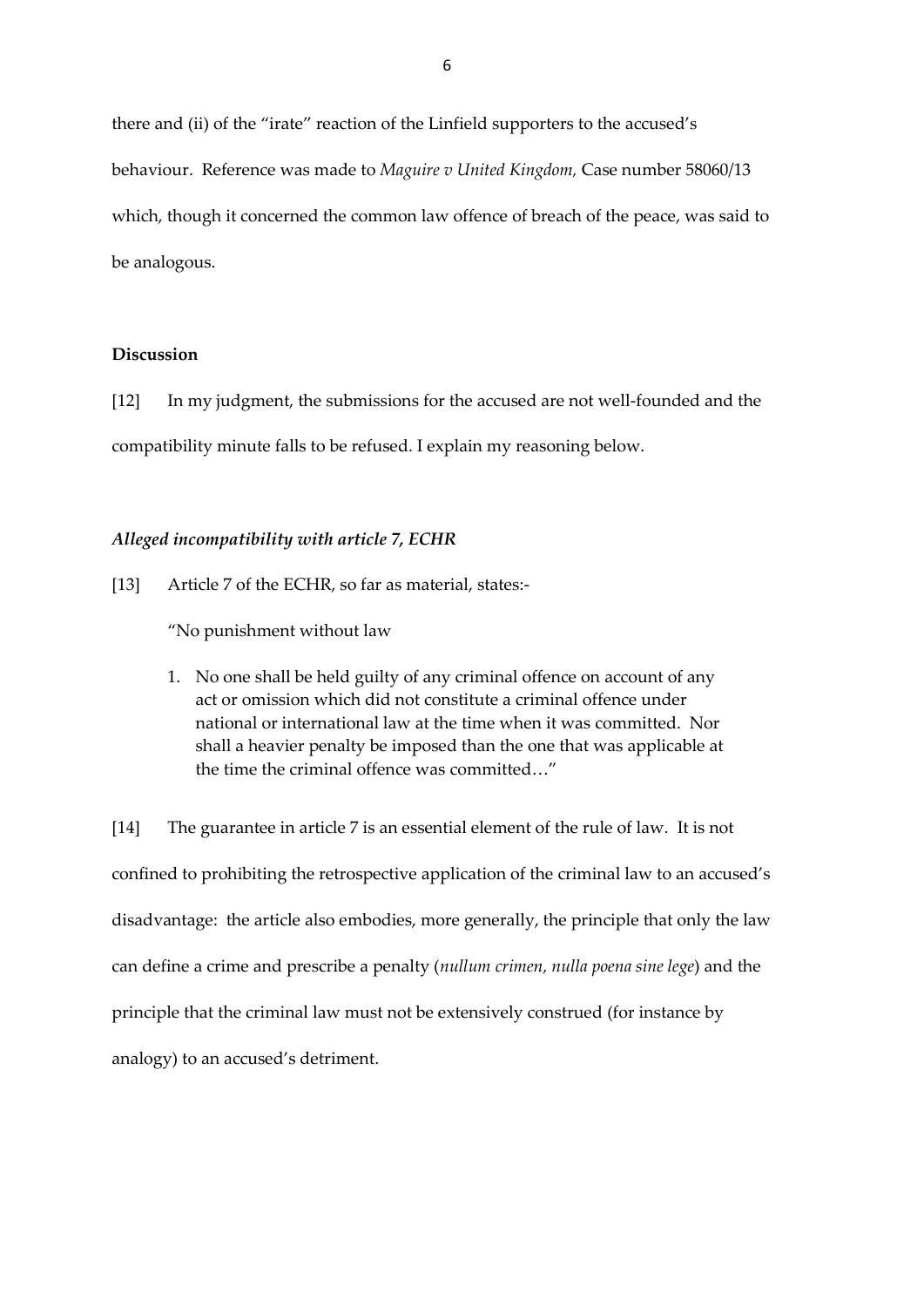[15] The general principles enshrined in article 7 were recently re-stated in *Kononov* v *Latvia* (2011) 52 EHRR 21 and approved in *Maktouf* v *Bosnia & Herzegovina* (2014) 58 EHRR 11. An offence must be clearly defined in law. The concept of "law" implies certain qualitative requirements, notably the dual requirements of "accessibility" and "foreseeability". But absolute legal certainty is not required. The test is one of reasonable foreseeability. This qualitative requirement can be satisfied where the accused can reasonably know from the wording of the relevant provision – and, if need be, with the assistance of the court's interpretation of it and with informed legal advice – what acts and omissions will make him criminally liable, and the punishment that may follow. [16] The European Court of Human Rights ("ECtHR") has repeatedly acknowledged that, however clearly drafted a legal provision may be in the criminal law, there is an inevitable element of judicial interpretation. There will always be a need for elucidation of doubtful points and for adaptation to changing circumstances. Indeed, in certain Convention states, the progressive development of the criminal law through judicial law-making is a well-entrenched and necessary part of legal tradition. So, article 7 of the ECHR should not be read as outlawing the gradual clarification of rules of criminal law through judicial interpretation from case to case, provided that the resultant development is consistent with the essence of the offence and could reasonably have been foreseen by an accused person (*Kononov, supra*, paragraph [185]). It is also worth observing that development of the criminal law by judicial interpretation is more likely to be tolerated where the development reflects Convention expectations or positive obligations, such as the Convention's concern for the protection of human dignity (*SW* v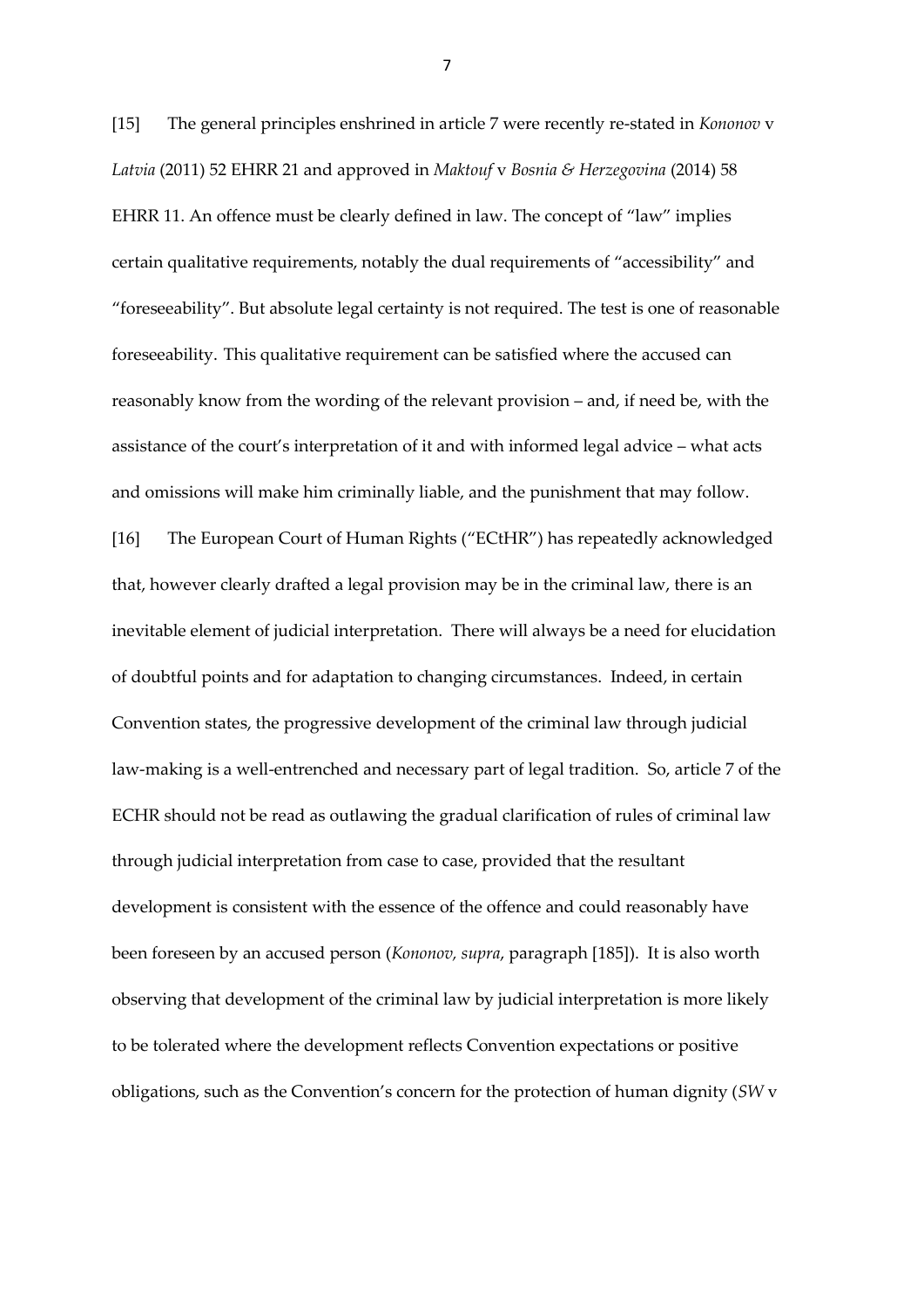*United Kingdom* [1995] A/355-B, paragraph 36) and for protection against threats to physical integrity (*G* v *France* (1995) A/325-B, paragraphs 24– 27).

[17] ECHR jurisprudence also specifically recognises that "the wording of statutes is not always precise" (*Camilleri* v *Malta* (2013) 57 EHRR 32). One of the standard techniques of statutory regulation is to use general categorisations as opposed to exhaustive lists. That means that many laws are inevitably couched in terms which, to a greater or lesser extent, are vague, and their interpretation and application depend on practice. The role of adjudication vested in the courts is precisely to dissipate such interpretational doubts as may remain. Whilst certainty is highly desirable, it may bring in its train excessive rigidity. The law must be able to keep pace with changing circumstances (*Camilleri, supra,* paragraphs [31] & [32]).

[18] Against that analysis of the legal background, I turn to consider whether the impugned provision (section 1(2)(e) of the 2012 Act) satisfies the qualitative requirements of accessibility and foreseeability implied in article 7, ECHR.

### *The requirement of "accessibility"*

[19] In my judgment, the impugned provision satisfies the implied qualitative requirement of "accessibility" in terms of ECHR jurisprudence. The provision has a basis in domestic law. It can readily be found in section 1(2)(e) of the 2012 Act, with or without the benefit of informed legal advice.

[20] No submission to the contrary was advanced.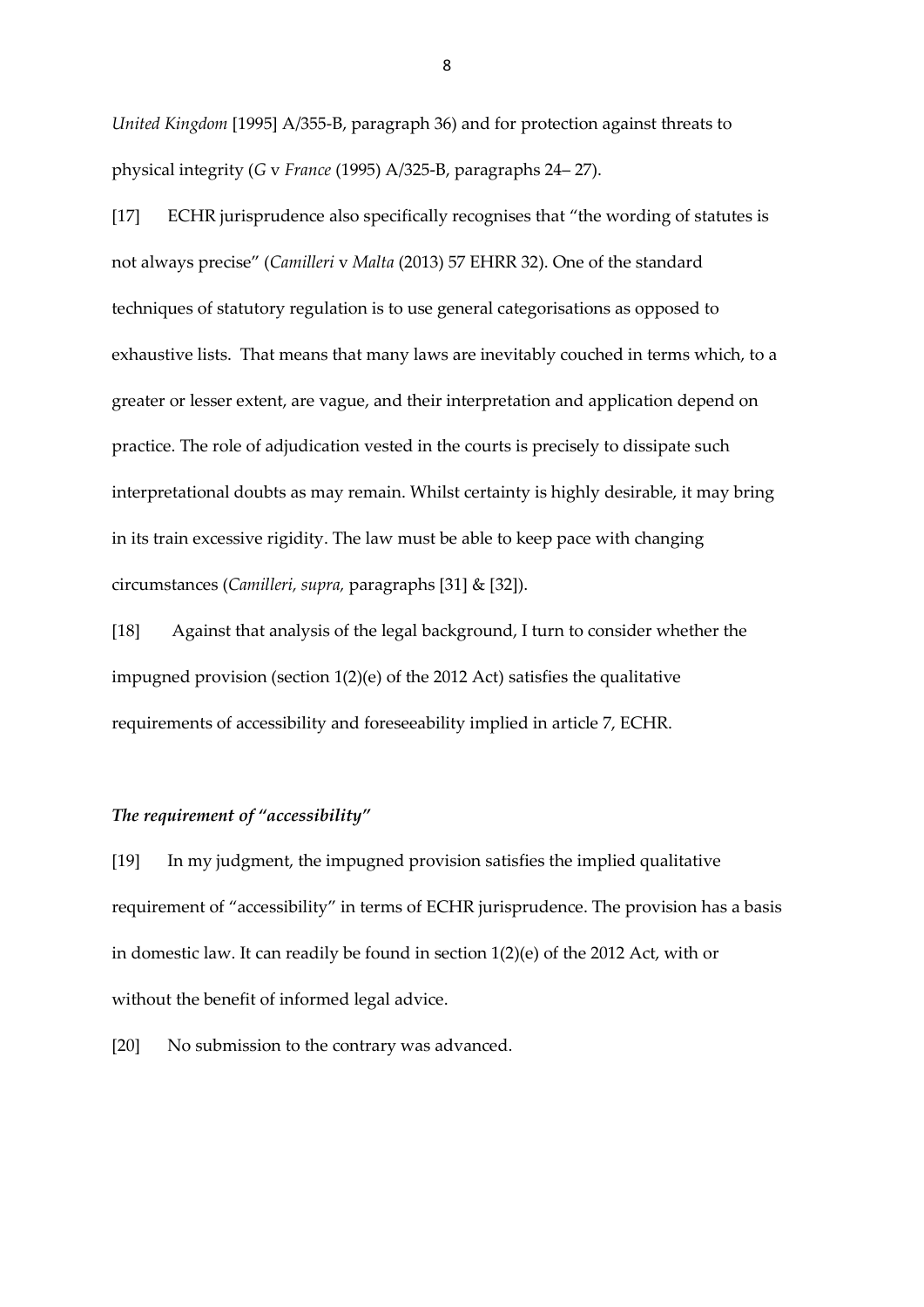### *The requirement of "foreseeability"*

[21] In my judgment, the impugned provision also satisfies the implied qualitative requirement of "foreseeability" in terms of ECHR jurisprudence. Specifically, I am satisfied that the accused can reasonably know from the relevant statutory wording – and, if need be, with the assistance of informed legal advice and the court's interpretation of it – what acts and omissions will make him criminally liable, and the punishment that may follow.

[22] In reaching that conclusion, I have had particular regard to four considerations: (i) the natural and ordinary meaning of the word "offensive"; (ii) the usual linguistic canons or principles of statutory interpretation that fall to be applied to assist in understanding the meaning of section 1(2)(e); (iii) the Scottish Parliamentary materials accompanying the presentation of this legislation to Parliament, prior to its enactment; and (iv) reported case-law on the judicial interpretation of the legislation and analogous common law offences.

[23] Taking each of these considerations in turn, firstly, the starting point of any exercise of statutory interpretation is to consider the ordinary meaning of the word or phrase in question. If there is more than one ordinary meaning, the most common and well-established is generally to be preferred (all other things being equal). In my judgment, there is no particular difficulty in identifying and understanding the ordinary meaning of the word "offensive". As an adjective, it describes something of the nature of, or pertaining to, or having the function of, attack; something aggressive, antagonistic,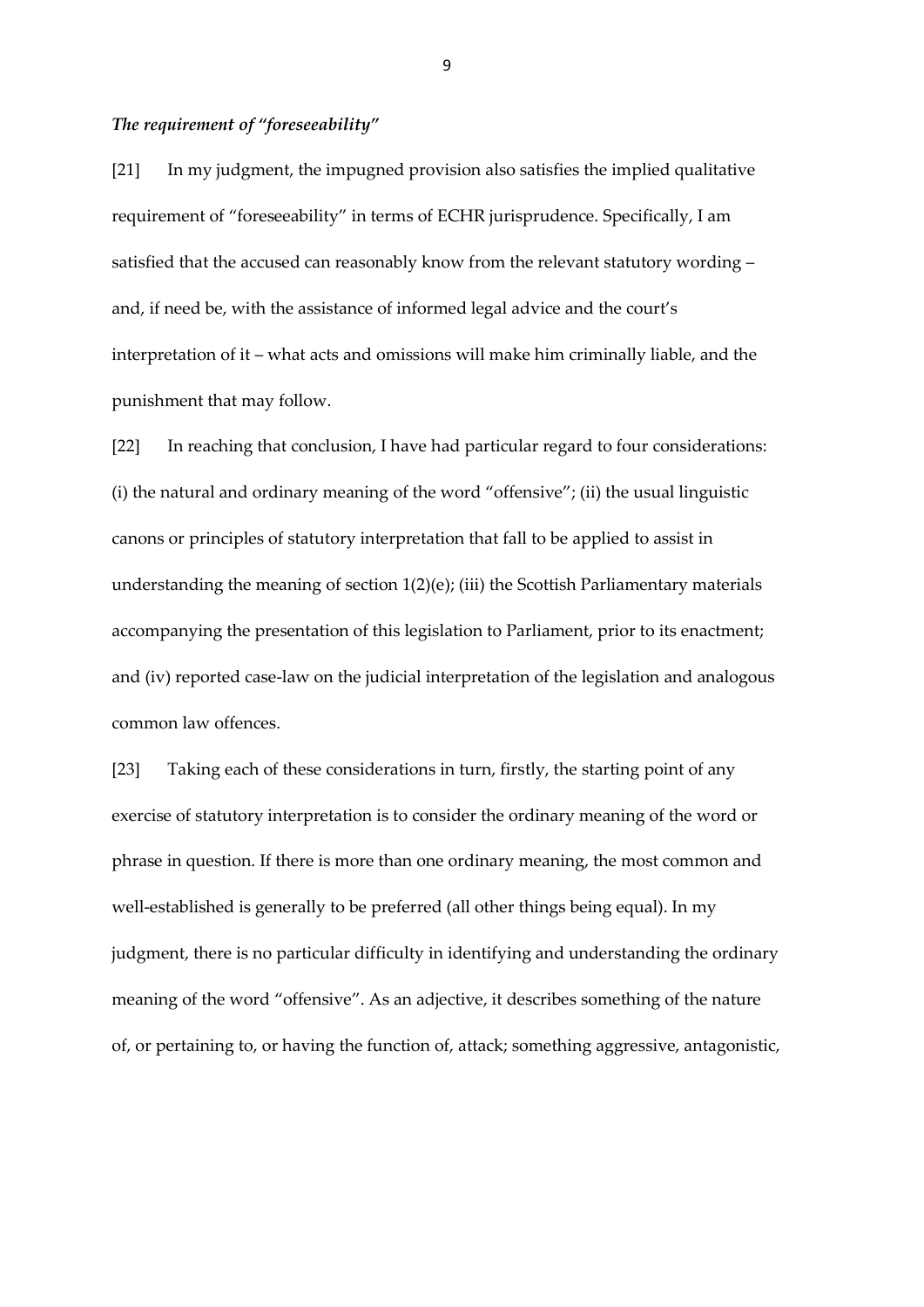designed, or having effect, to cause hurt, harm, injury (The New Shorter Oxford English Dictionary).

[24] True, in its ordinary signification the word "offensive" can also have a wider meaning. It can also be used to describe something that is merely displeasing, annoying, distasteful, or insulting. Counsel for the accused criticised the impugned provision on the basis that, due to its supposed uncertainty, section 1(2)(e) may have effect to criminalise as "offensive" behaviour that is merely rude or displeasing. In my judgment, that is not a reasonably foreseeable prospect given the remaining three considerations discussed below, namely the application of the ordinary linguistic canons of statutory interpretation and the assistance to be gleaned from contemporaneous Parliamentary materials and reported case-law.

[25] Secondly, well-established principles exist that can assist the court (as well as legal practitioners and ordinary persons having the benefit of legal advice) to understand the meaning of the impugned statutory provision. Most significantly, it is trite law that a word or phrase in an enactment must always be construed in light of the surrounding text. Words and phrases cannot be read in isolation: "their colour and their content are derived from their context" (*Attorney-General* v *Prince Ernest Augustus of Hanover* [1957] AC 436 per Viscount Simonds at 461). In the present case, the meaning of the word "offensive" in section 1(2)(e) of the 2012 Act is readily capable of being determined from its surrounding textual context. The sub-section forms part of a list of types of "behaviour"; the impugned provision is the residual category in that list; and perusal of the list discloses that a common theme runs through the entire section. The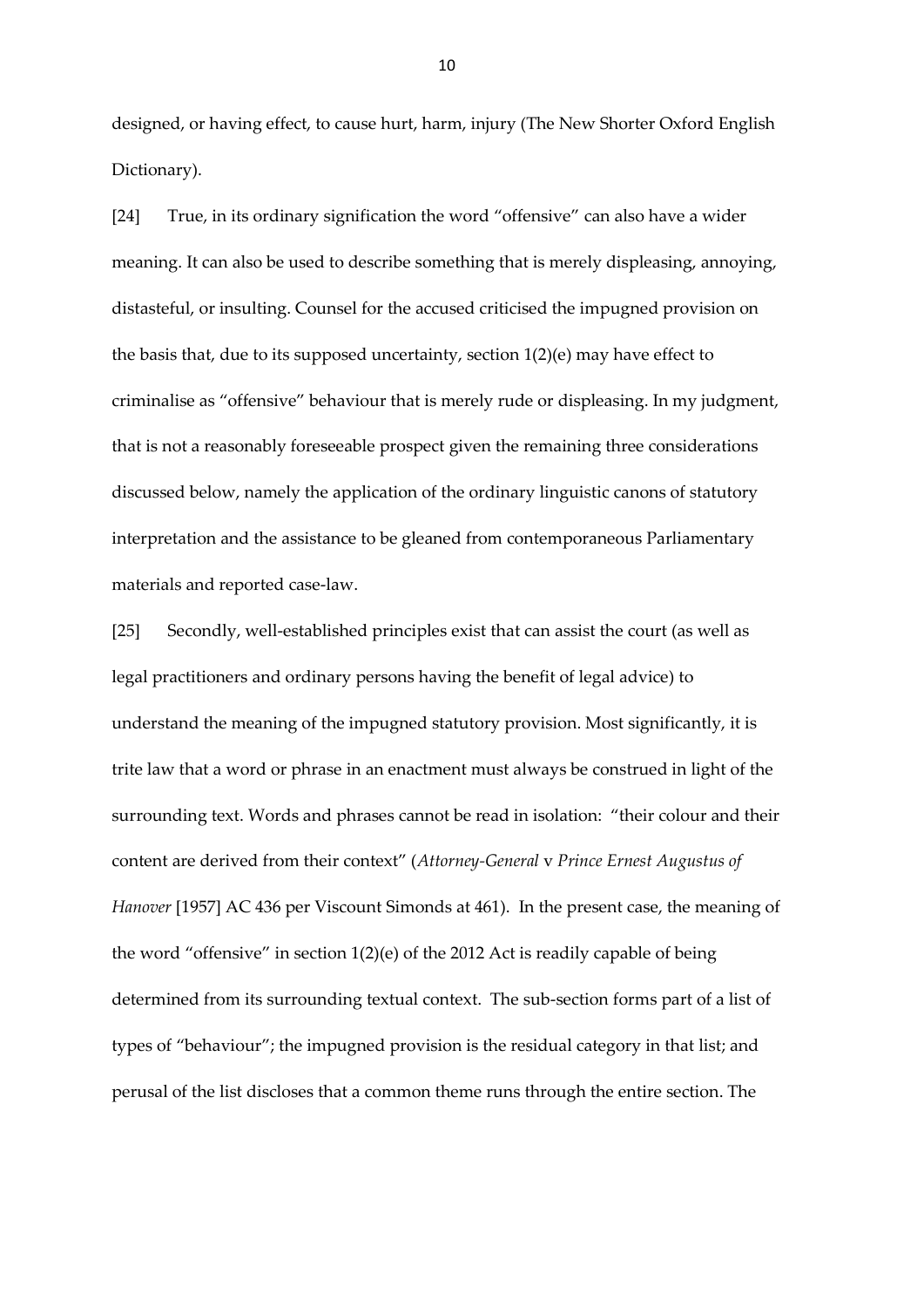list comprises the following: behaviour that expresses hatred of, or stirs up hatred against, particular groups (section  $1(2)(a)$ ); behaviour that expresses hatred of, or stirs up hatred against, an individual in any such group (section  $1(2)(b)$ ); behaviour that is motivated by hatred of such a group (section  $1(2)(c)$ ); behaviour that is threatening (section 1(2)(d)); and, finally, "*other* behaviour" that a reasonable person would be likely to consider offensive (section 1(2)(e)). The meaning of the impugned residual category (section  $1(2)(e)$ ) can readily be derived from a consideration of the associated preceding sub-clauses. This is the principle embedded in the Latin maxim *noscitur a sociis* (it is recognised by its associates). The associated clauses within section 1(2) all have the flavour of behaviour that is antagonistic. The word "offensive" in the residual category of section 1(2) draws its meaning from that associated context. Viewed in that light, it is plain that section 1(2)(e) has nothing whatsoever to do with offensive behaviour in the sense of mere rudeness, discourtesy, or minor slight. Drawing colour from its context, it is aimed at behaviour that is hostile or antagonistic, imbued with the notion of provocation or attack (implicit or otherwise), and calculated (or having effect) to cause harm, hurt or injury.

[26] In a similar vein, a related principle of statutory interpretation leads to the same conclusion. The *ejusdem generis* principle is a rule of construction whereby words that would otherwise have a wide meaning (such as, for example, "offensive") are treated as reduced or restricted (or, indeed, altered) in their meaning by virtue of being associated, in the legislative text, with words forming an identifiable class or genus. The most common application of the principle is where a statute contains a list or string of terms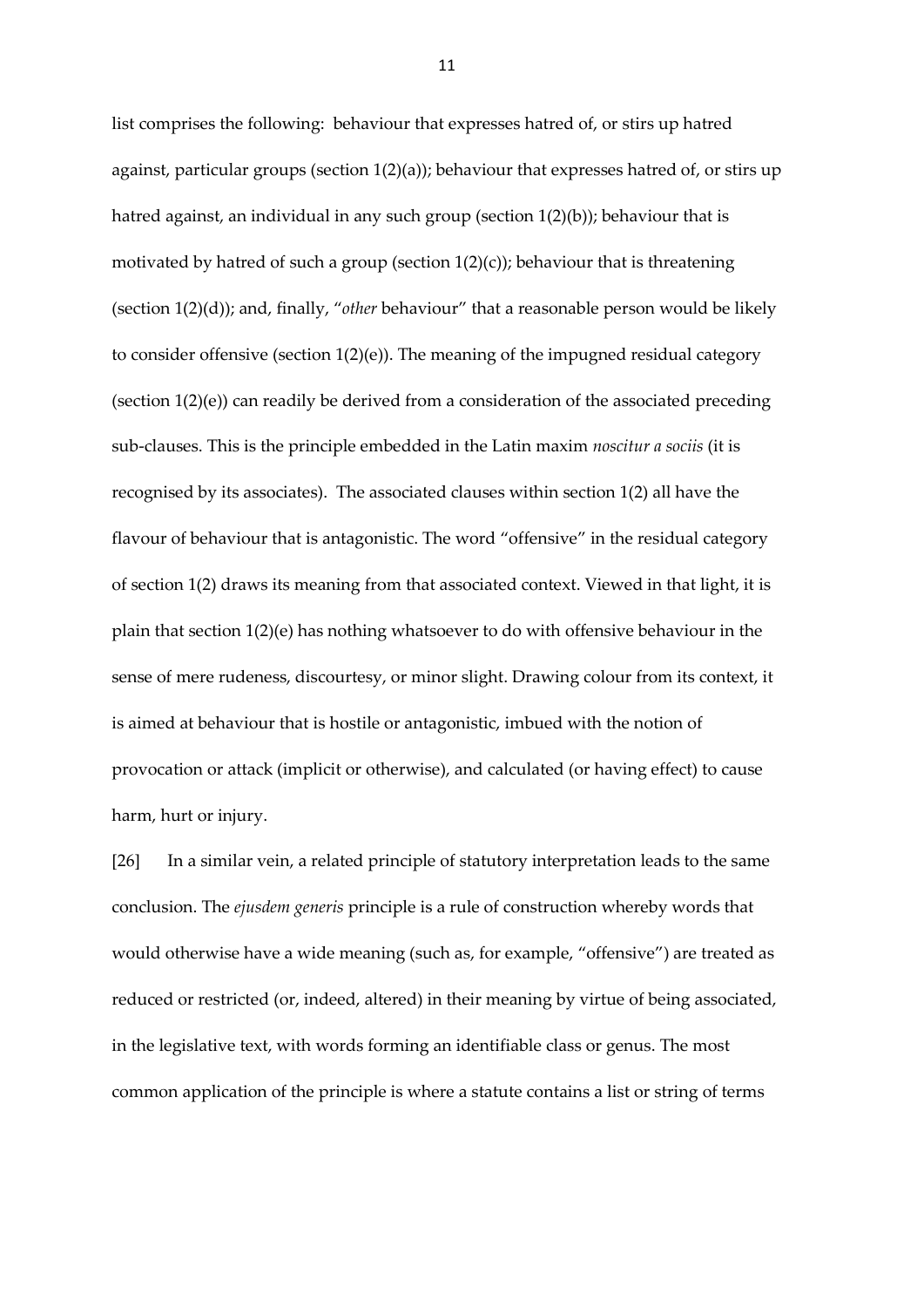which describes a class or category of things (a genus), followed by a wider residuary or "sweeping-up" category. In that situation, the otherwise wide or general meaning of the residuary category is restricted in scope in order to bring it within the narrower meaning of the identifiable genus. The *ejusdem generis* principle applies in the present case, to further assist in the interpretation of section 1(2)(e) of the 2012 Act. On a proper interpretation, it can be seen to have nothing to do with offensive behaviour in its wider sense, that is, behaviour (as suggested by counsel) that is merely displeasing, unpleasant, rude or annoying. The meaning is restricted to the class or genus of behaviour (as described in paragraph [25], above) that is readily discernible from the preceding clauses.

[27] But the matter does not end there. Thirdly, the proper interpretation of section 1(2)(e) is also be aided by reference to the Scottish Government's policy memorandum which accompanied the pre-enactment bill upon its presentation to the Scottish Parliament (*Pepper v Hart* [1990] 1WLR 204). This sheds light on the mischief that the Act sought to address and the underlying legislative objectives. From this, it can be discerned that the legislation was not directed at behaviour that was merely rude, impolite or annoying. It was directed at something recognisably different. The policy memorandum noted that there were "serious social issues affecting Scottish football; including sectarianism, alcohol misuse and violence" (paragraph 8); it gives particular instances of the type of behaviour manifested in and around football matches in the period immediately leading up to the enactment of the legislation; and it goes on to record:-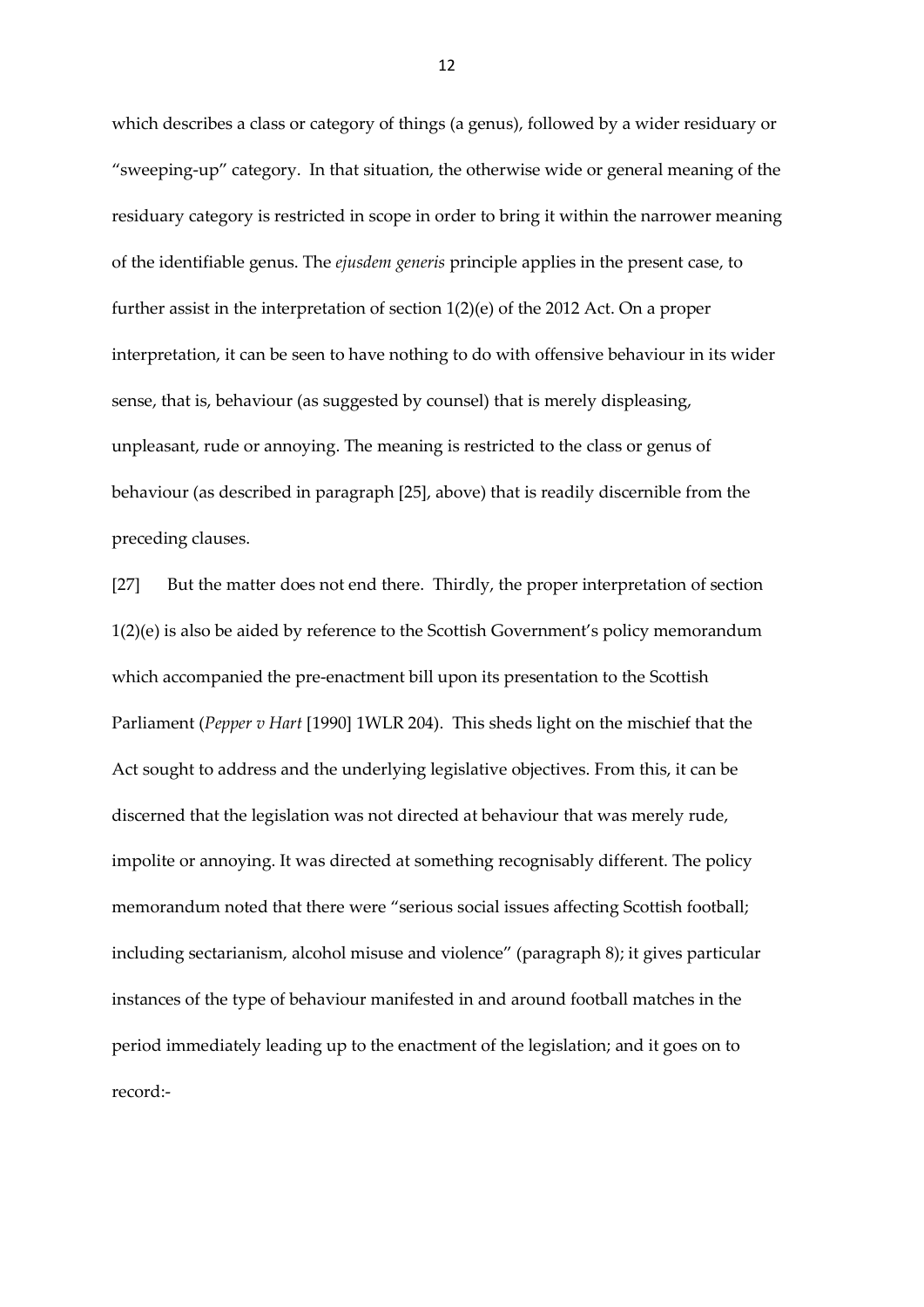"There is a small often determined minority for whom *provoking, antagonising, threatening and offending* are seen as part and parcel of what it means to support a football team. Whatever their motivation, this Bill seeks to demonstrate that such a view is mistaken and will no longer be accepted" (my emphasis).

Again, in this way, the meaning of the word "offensive" in section 1(2)(e) (and of the residual type of behaviour that is being targeted) is readily capable of being understood. It is not so vague or uncertain as to leave persons, properly informed, in any material doubt as to what is being criminalised.

[28] Fourthly, the test of "foreseeability" envisages that assistance as to the meaning of an impugned "law" may be obtained from previous instances of judicial interpretation (*Kokkinakis* v *Greece* (1993) 17 EHRR 397, paragraph 52), even if the individual requires to take appropriate legal advice. Interestingly, there are two wellknown and authoritative decisions in relation to section 1(2) of the 2012 Act. In *MacDonald* v *Cairns* 2013 SLT 929 a sheriff concluded, on a no case to answer submission, that the singing of a sectarian song (which expressed praise for Irish hunger strikers and contained a line about joining the IRA) at a football match between two Scottish football clubs on a Saturday afternoon in Dingwall was, if proved, behaviour which a reasonable person would be likely to consider offensive. No appeal was taken against that aspect of the sheriff's decision, nor was any criticism directed at that aspect of the decision by the High Court on appeal. Likewise, in *Donnelly & Walsh* v *Procurator Fiscal, Edinburgh* [2015] HCJAC 35 the appeal court stated that it was "firmly established in law, and incidentally very well-known, that singing songs of a sectarian nature at football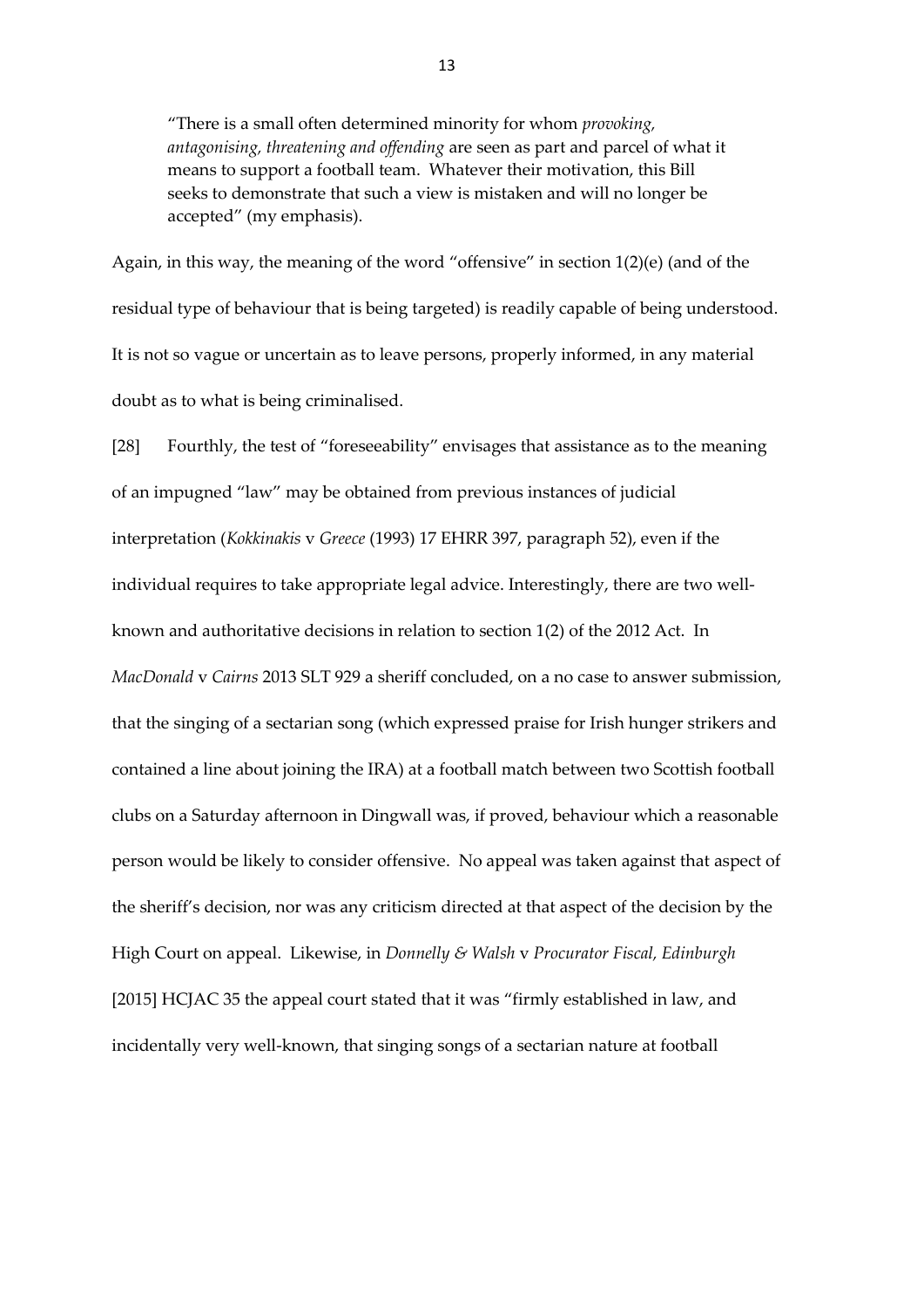matches is likely to be a criminal act." In that case, the offending song celebrated the activities of the IRA and the INLA. The appeal court opined that:

"It cannot come as a surprise that the singing of such a song by a significant group of fans at a match will be regarded by a reasonable person as being both threatening *and offensive*…" (my emphasis).

[29] The alleged behaviour in the present case involves, not the singing of a song in support of a proscribed terrorist organisation, but the alleged wearing of a shirt displaying an image in support of the same proscribed terrorist organisation (namely the IRA). The difference is immaterial. By analogy with existing case-law, it is not a significant leap in logic to conclude that, with the benefit of appropriate legal advice, it ought to be reasonably foreseeable to a person of ordinary intelligence that the wearing of apparel (like the singing of a song, or the flying of a banner) relating to and in support of a proscribed terrorist organisation such as the IRA at a Scottish football match is likely to be regarded as offensive (in the manner described in the impugned provision) and is therefore likely to be a criminal act. Such a conclusion would merely be reinforced if, in due course, it were to be established (as the Crown offers to prove) that the alleged conduct occurred in the context of a football match at Celtic Park between Celtic and a visiting Northern Irish club traditionally linked with the Protestant community in Belfast. Besides, such a development of the criminal law by judicial interpretation (if that is how it is to be characterised) is more likely to be tolerated where, as here, the development would reflect Convention expectations or positive obligations for the protection of human dignity (*SW* v *United Kingdom, supra,* paragraph 36) and for protection against threats to physical integrity (*G* v *France, supra,* paragraphs 24– 27).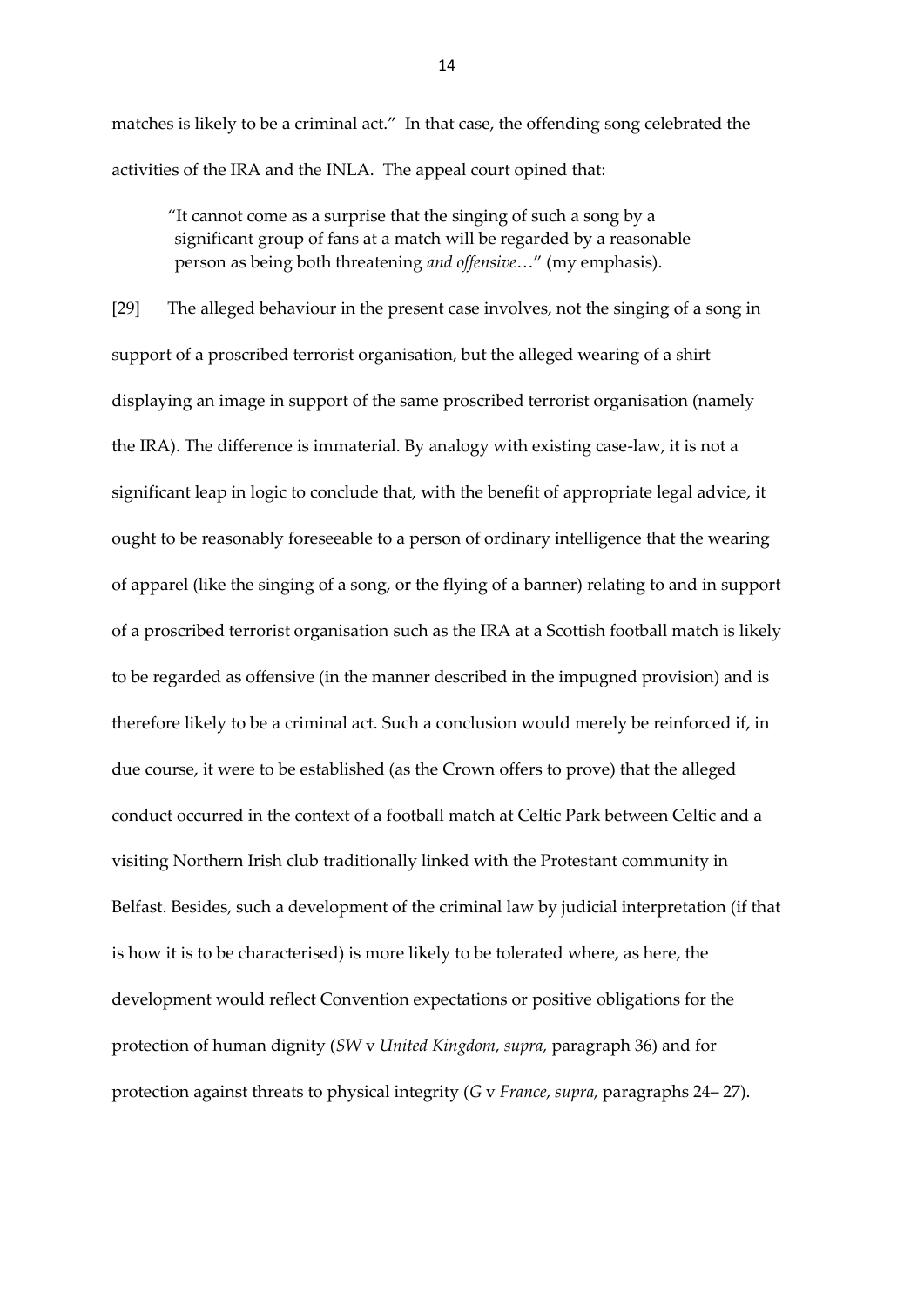[30] For the foregoing reasons, in my judgment the impugned provision (section  $1(2)(e)$  of the 2012 Act) satisfies the implied qualitative requirement of foreseeability prescribed by ECHR jurisprudence.

[31] For completeness, I should record that counsel for the accused criticised the use of the hypothetical "reasonable person" in section  $1(2)(e)$  as a device or standard by which to assess whether behaviour was offensive. She disputed that "offensive" behaviour was capable of objective determination. I disagree. The similar use of an objective test in a penal context is not uncommon. An objective test is used to determine whether conduct is "genuinely alarming" and disturbing to any reasonable person for the purpose of constituting the common law offence of breach of the peace (*Smith* v *Donnelly* 2002 JC 65). This device was approved by the ECtHR in *Lucas* v *United Kingdom* (2003) 37 EHRR CD 86 as sufficiently precise to be consistent with article 7. Applying an objective standard, the courts are well able to distinguish conduct which is "genuinely alarming" from conduct which is merely perverse or annoying (*David Wotherspoon* v *Procurator Fiscal, Glasgow* [2017] HCJAC 69). Likewise, counsel conceded that conduct that is "abusive" (for the purpose of constituting an offence under section 38 of the 2010 Act) is determined objectively. The courts are often called upon to interpret, by application of an objective standard, the meaning of other words and phrases which are otherwise properly capable of a wide range of subjective meanings, such as "obscene" (Civil Government (Scotland) Act 1982, section 47), "annoyance" (1982 Act, section 49), "indecent" (*Abrahams* v *Cavey* [1968] 1 QB 479), and "public indecency" (*Webster* v *Dominick* 2005 1 JC 65), to list but a few. The objective determination of behaviour as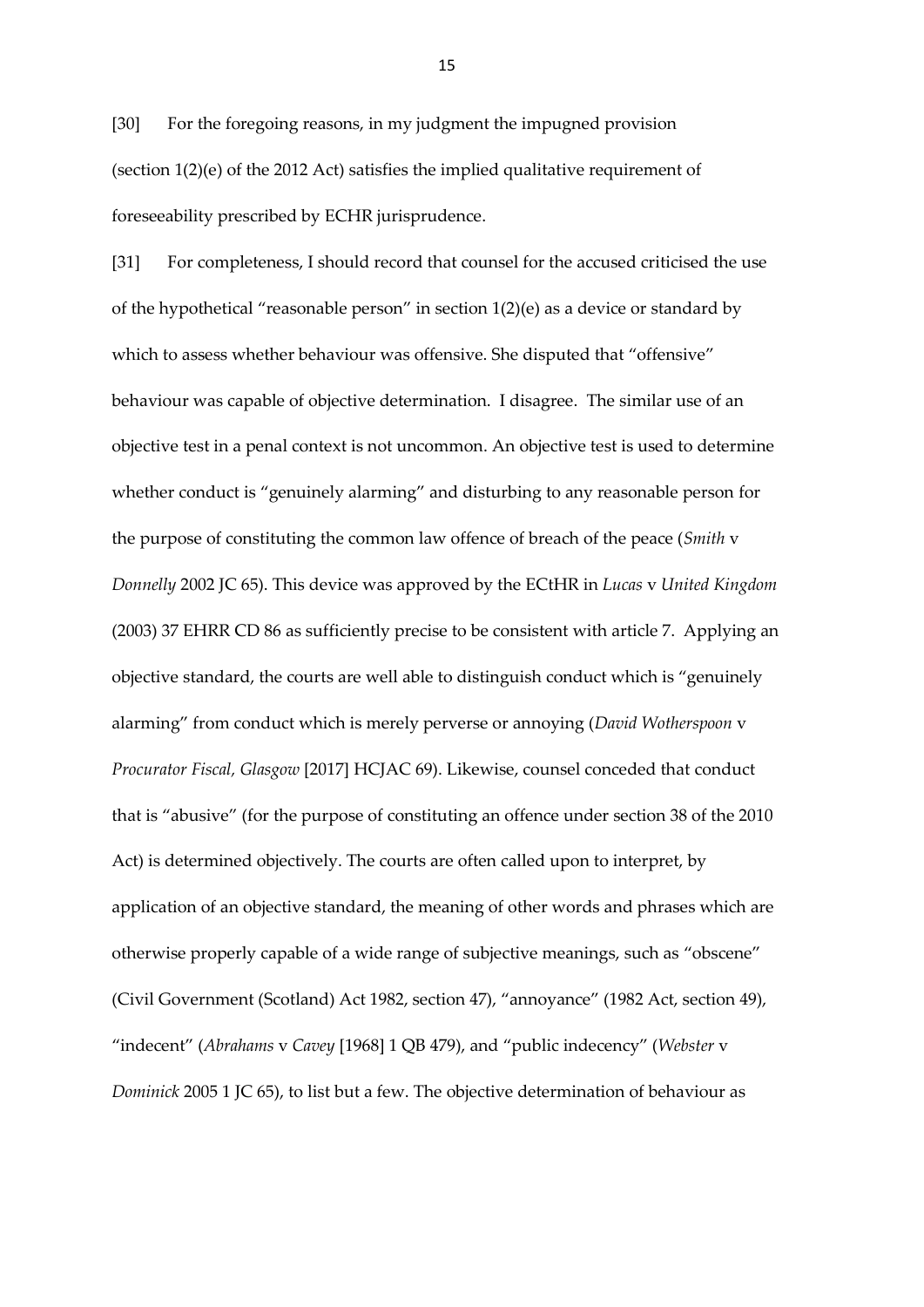"offensive" is no different, not least when, as here, the court is assisted in its interpretation by the recognised ordinary meaning of the word, the textual context, the parliamentary context, and reported analogous case-law.

[32] For the foregoing reasons, in my judgment section 1(2)(e) of the 2012 Act is compatible with article 7, ECHR.

# *Alleged breach of article 10, ECHR*

[33] In his minute, the accused submitted "more broadly" that "the legislation criminalising behaviour" as defined in the 2012 Act breached his right of freedom of expression. The minute states that the "criminalisation of expression at football matches" is not necessary and proportionate to the aim of preventing public disorder. (I pause to observe that the accused's libelled alleged conduct is said to fall within both section 1(2)(d) (threatening behaviour) and section 1(2)(e) (offensive behaviour) of the 2012 Act. In her submissions though, counsel did not seek to address the sub-sections individually, or otherwise distinguish them.)

[34] In my judgment, the relevant impugned provisions (in this case, sections 1(2)(d) & (e) of the 2012 Act) are compatible with the accused's article 10 Convention right. I explain my reasoning below.

[35] Article 10 of the ECHR, so far as material, provides:

"Freedom of expression

1. Everyone has the right to freedom of expression. This right shall include freedom to hold opinions and to receive and impart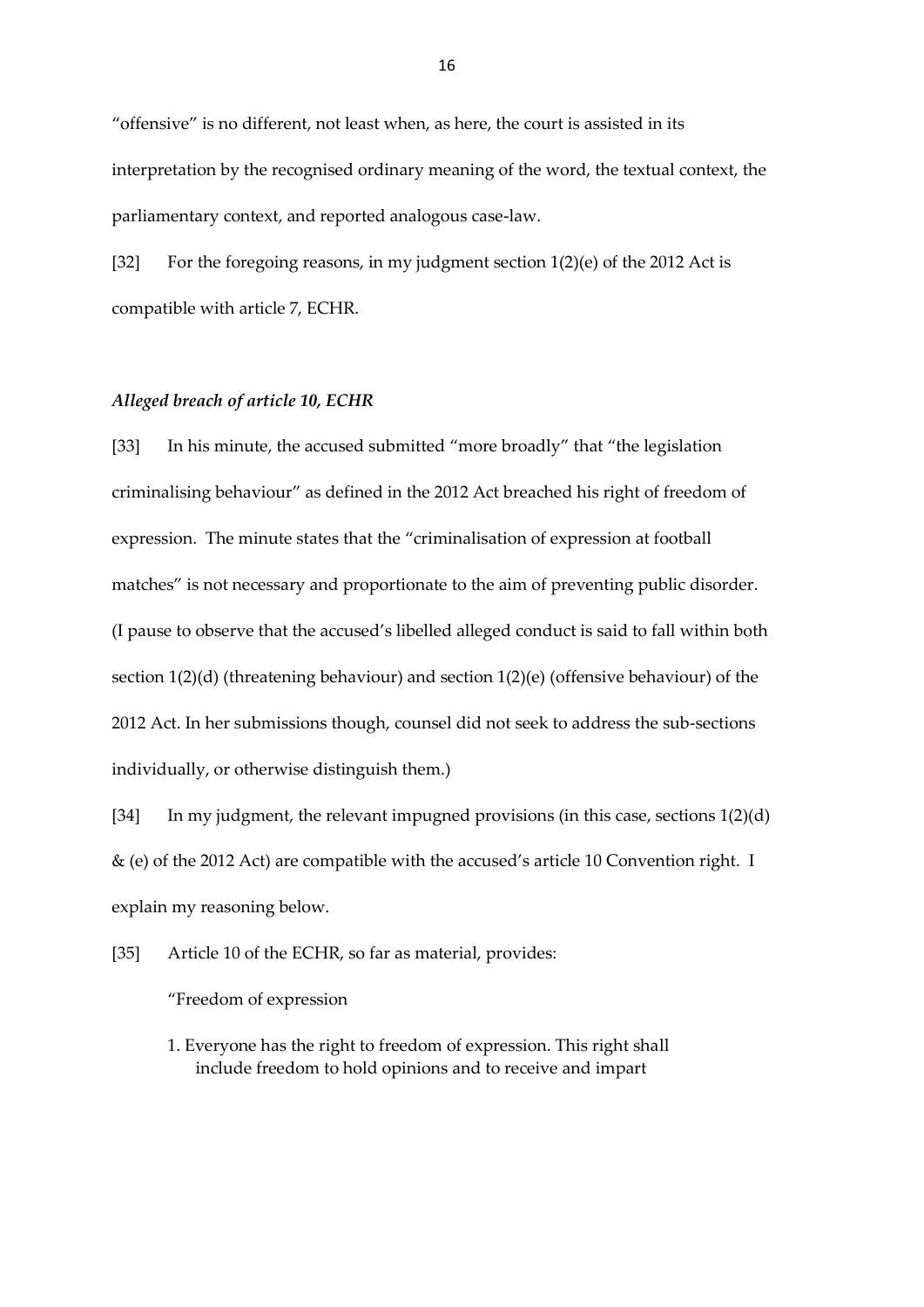information and ideas without interference by public authority and regardless of frontiers...

2. The exercise of these freedoms, since it carries with it duties and responsibilities, may be subject to such formalities, conditions, restrictions or penalties as are prescribed by law and are necessary in a democratic society, in the interests of national security, territorial integrity or public safety, for the prevention of disorder or crime, for the protection of health or morals, for the protection of the reputation or rights of others, for preventing the disclosure of information received in confidence, or for maintaining the authority and impartiality of the judiciary."

#### *Is article 10 engaged?*

[36] The protection afforded by article 10 extends not only to the substance of the ideas and information expressed but also to the form in which they are conveyed. Therefore, the right to freedom of expression may include the right of a person to express his or her ideas through a chosen mode of dress. Thus, in *Donaldson* v *United Kingdom*, Case number 56975/09, the ECtHR found that the applicant's decision to wear an Easter lily (a symbol to commemorate the Irish Republican combatants who died during, or were executed after, the 1916 Easter Rising in Ireland) had to be regarded as a way of expressing his political views. In *Vajnay* v *Hungary*, Case number 33629/06, the ECtHR found that article 10 was applicable to the wearing of a red star on the applicant's jacket. And, of particular relevance to the present case, in *Maguire* v *United Kingdom*, Case number 58060/13, the ECtHR, without giving a formal ruling on the point, was prepared to proceed on the assumption that the applicant's decision to wear a black top to an Old Firm match emblazoned on the front, in bright green colours, with the letters "INLA" and on the back with the slogan "Fuck your poppy, remember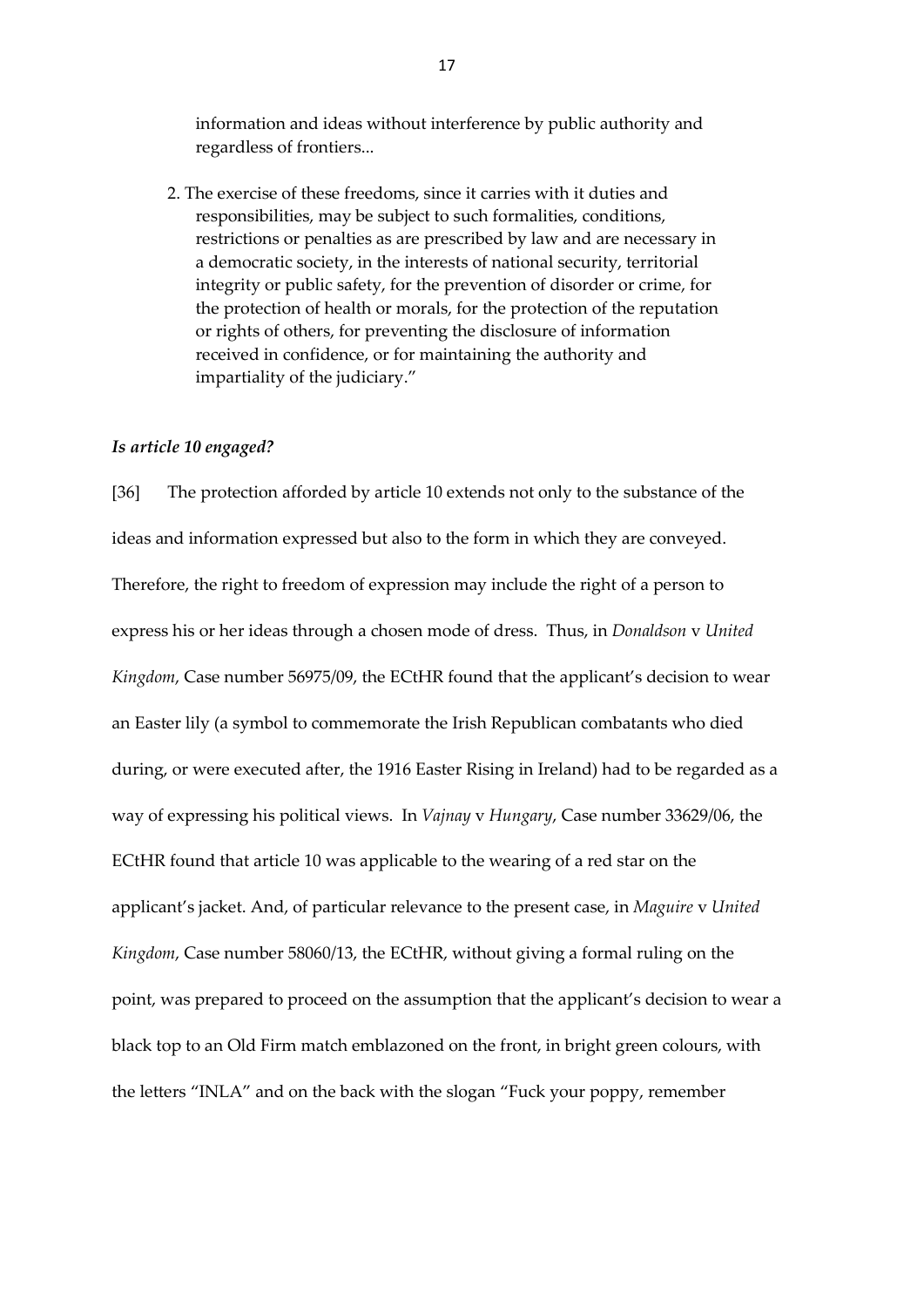Derry", might be regarded as a way for him to express his political views; and, therefore, a conviction for such conduct engaged (but, in the circumstances, did not violate) article 10, ECHR.

[37] As in *Maguire*, *supra,* without formally determining the point, for the purposes of the present discussion I am prepared to proceed on the assumption that the wearing of a shirt bearing the libelled image might conceivably be regarded as way of the accused expressing his views on an issue of political interest. To that extent, in respect that the 2012 Act seeks to limit that behaviour, article 10, ECHR is engaged.

[38] But the article 10 Convention right is not absolute. It is a qualified right. Interference may be justified in the circumstances described in article 10(2). This calls for scrutiny of three separate issues: (i) whether the interference pursues a legitimate aim; (ii) whether the interference is prescribed by law; and (iii) whether the interference is necessary in a democratic society.

#### *Does the interference pursue a legitimate aim?*

[39] In my judgment, the impugned measure (namely the criminalisation of the behaviour described in section 1(2) of the 2012 Act) pursues two legitimate aims, in the sense that it is aimed at protecting "public safety" and preventing "disorder or crime" (article 10(2), ECHR). These aims are evident from the second component limb of the offence: the specified behaviour is criminalised only if it is likely, or would be likely, to "incite public disorder" (section  $1(1)(b)$ , 2012 Act). The aims are also discernible from the contemporaneous supporting parliamentary materials, notably the Scottish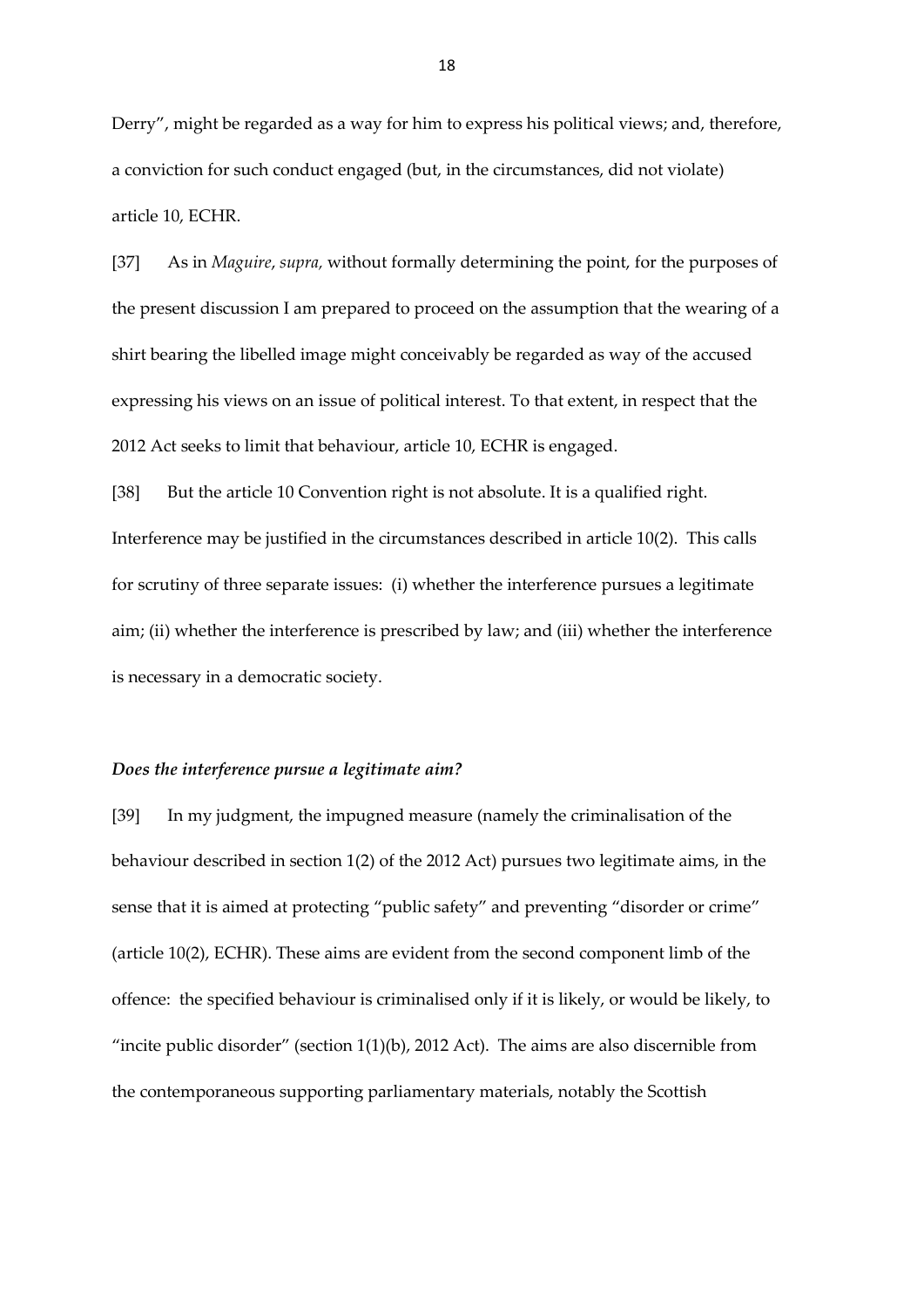Government's policy memorandum which records the legislative objective as being to address "serious social issues affecting Scottish football including… violence" (paragraph 10) and the prevention of "serious harm to individuals and communities" (paragraph 12) caused by behaviour at football matches. Besides, it may be treated as a matter of general knowledge that public disorder at football matches is by no means uncommon (*Wilson* v *Brown* 1982 SLT 362; *Allison* v *Higson* 2004 SCCR 721; *MacDonald* v *Cairns*, *supra; Donnelly & Walsh*, *supra*) and that the risks to public safety and social cohesion had reached an "intolerable level" (see Scottish Government policy memorandum, paragraph 8) shortly prior to enactment of the 2012 Act.

[40] Counsel for the accused did not dispute that the impugned measures pursued a legitimate aim (of preventing disorder and crime).

#### *Is the interference prescribed by law?*

[41] In my judgment, the impugned interference with the accused's right to freedom of expression is "prescribed by law", in terms of article 10(2), ECHR.

[42] The criminalisation of the alleged behaviour, and resulting range of penalties, have a sufficient legal basis in domestic statute law. Further, the interference complies with the implied qualitative requirements of "law" in a democratic society, in that it is both adequately accessible and reasonably foreseeable. I refer to my reasoning in paragraphs [19] to [32], above. Any perceived uncertainty in the definition of component elements of the criminal behaviour in section 1(2) of the 2012 Act falls comfortably within acceptable parameters of linguistic imprecision inherent in a statutory penal code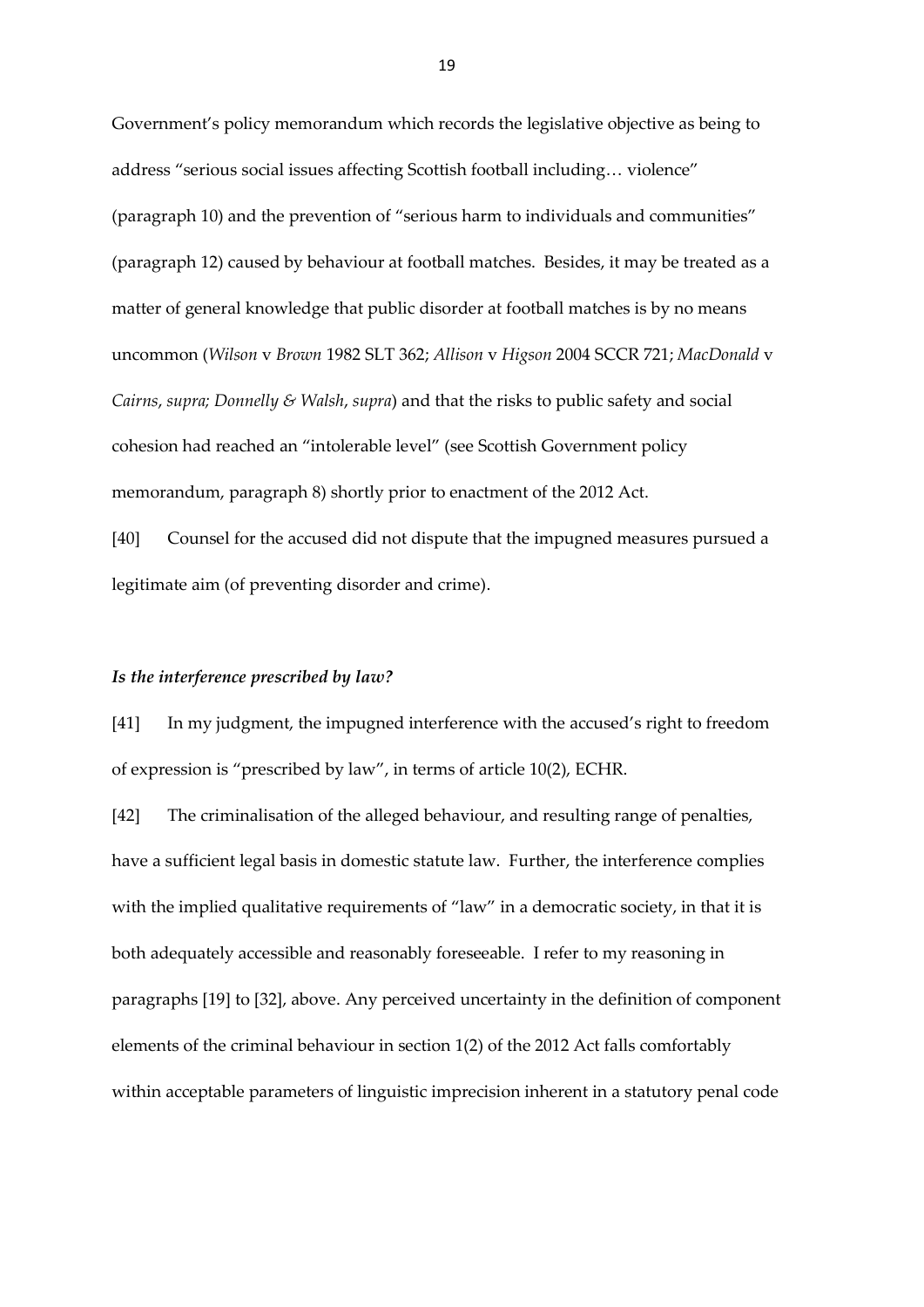of general application. By way of comparison, a purported criminal offence of "denigrating Turkishness" failed the foreseeability requirement due to its fundamental uncertainty (*Altug Taner Akcam* v *Turkey*, ECtHR, 25 October 2011). That is a far cry from the statutory wording in the present case, the meaning of which is readily capable of being discerned from its ordinary signification, its textual context, its parliamentary context, and analogous case-law.

#### *Is the interference necessary in a democratic society?*

[43] Lastly, in my judgment, the interference complained of can properly be said to be necessary in a democratic society. Specifically, it corresponds to a pressing social need; it is proportionate to the legitimate aim pursued; and it is justified by relevant and sufficient reasons.

[44] First, the concept of a "pressing social need" suggests a compelling reason rather than one which is merely admissible, ordinary, useful, reasonable or desirable, but the test is not as high as to require an "indispensable" reason (*Handyside* v *United Kingdom* (1976) A/24, paragraph 48). In this case, the "pressing social need" as well as the "relevant and sufficient reasons" for the interference are recorded in clear, explicit and unflinching terms in the Scottish Government's policy memorandum. The memorandum noted that there were "serious social issues affecting Scottish football" (paragraph 10) which had reached:

"…an intolerable level, with sectarian and offensive behaviour, misconduct from players and managers, death threats, and live ammunition and bombs sent to prominent figures directly and indirectly associated with football." (paragraph 8)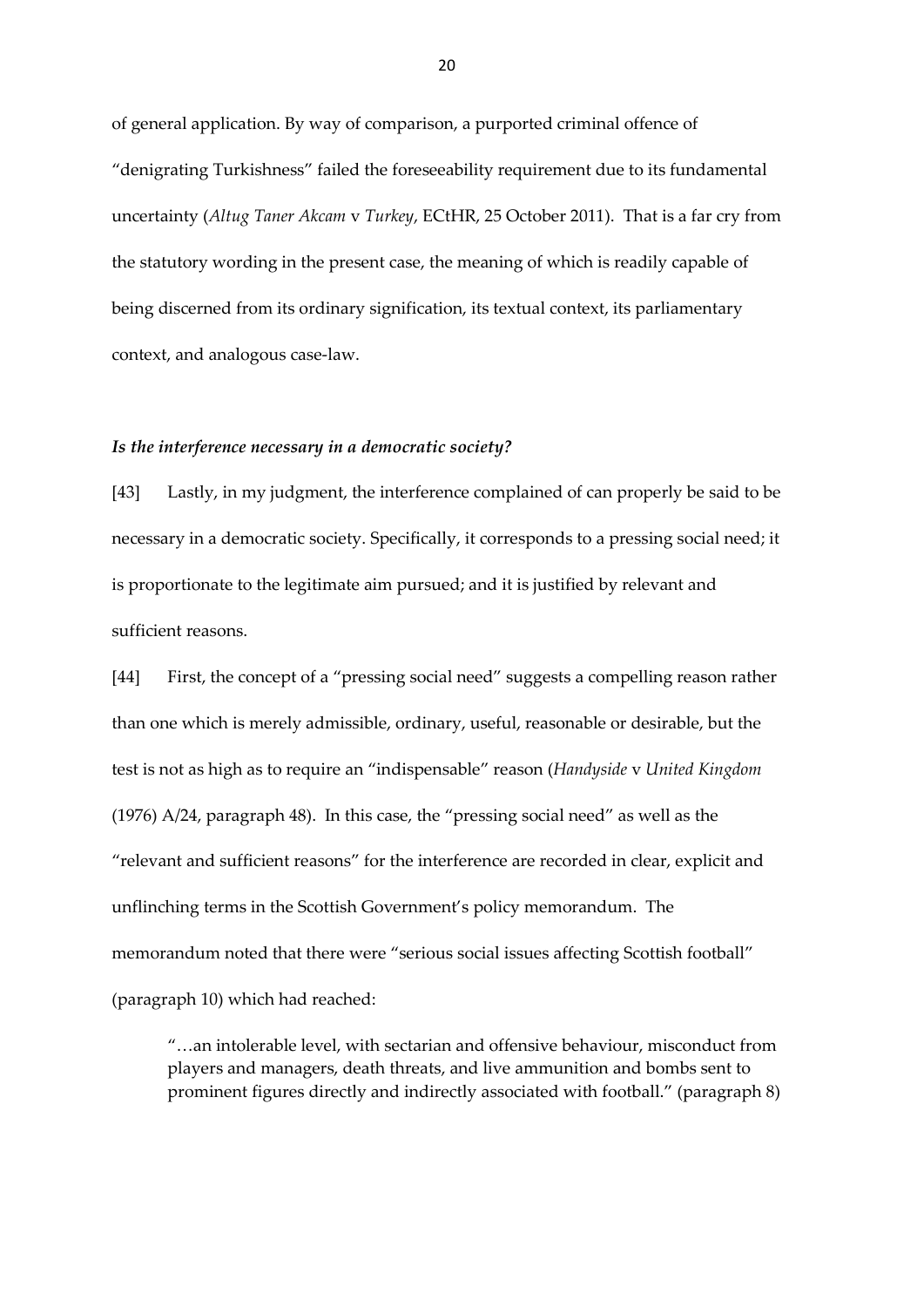The legislation was enacted in the wake of these grave and escalating incidents in the 2010/2011 football season. They were overwhelmingly regarded by the Scottish Parliament at that time as demanding "a serious and immediate response". The 2012 Act was said to form "a central part of that response". The ECtHR itself has acknowledged that sectarian football-related misconduct is "recognised as a societal problem in Scotland" (*Maguire* v *United Kingdom*, *supra*, paragraph 54). Indeed the 2012 Act initially proceeded as an Emergency Bill, so pressing was the perceived need.

[45] Second, the interference must be proportionate. To satisfy this test, consideration must be given to the relationship between the means selected (to pursue the aim) and the stated aim. The proportionality of that measure involves a complex consideration of the particular circumstances, including "the nature of the restriction in question, the degree of interference, the nature of the type of opinions or information involved, the societal or political context of the case, the persons involved, the type of medium involved, and the public involved" (Reed & Murdoch, *Human Rights Law in Scotland* (4th ed.), 7.71).

[46] In the present case, in my judgment the means selected to address the pressing social need (namely, the "intolerable level" of escalating sectarian-related violence and misconduct around football matches) was focused, measured and carefully honed to lance that social boil. It is important to observe that the impugned provision does not seek to criminalise the expression of views generally. The impugned interference is much narrower in scope. As was explained by the Appeal Court in *Donnelly & Walsh*,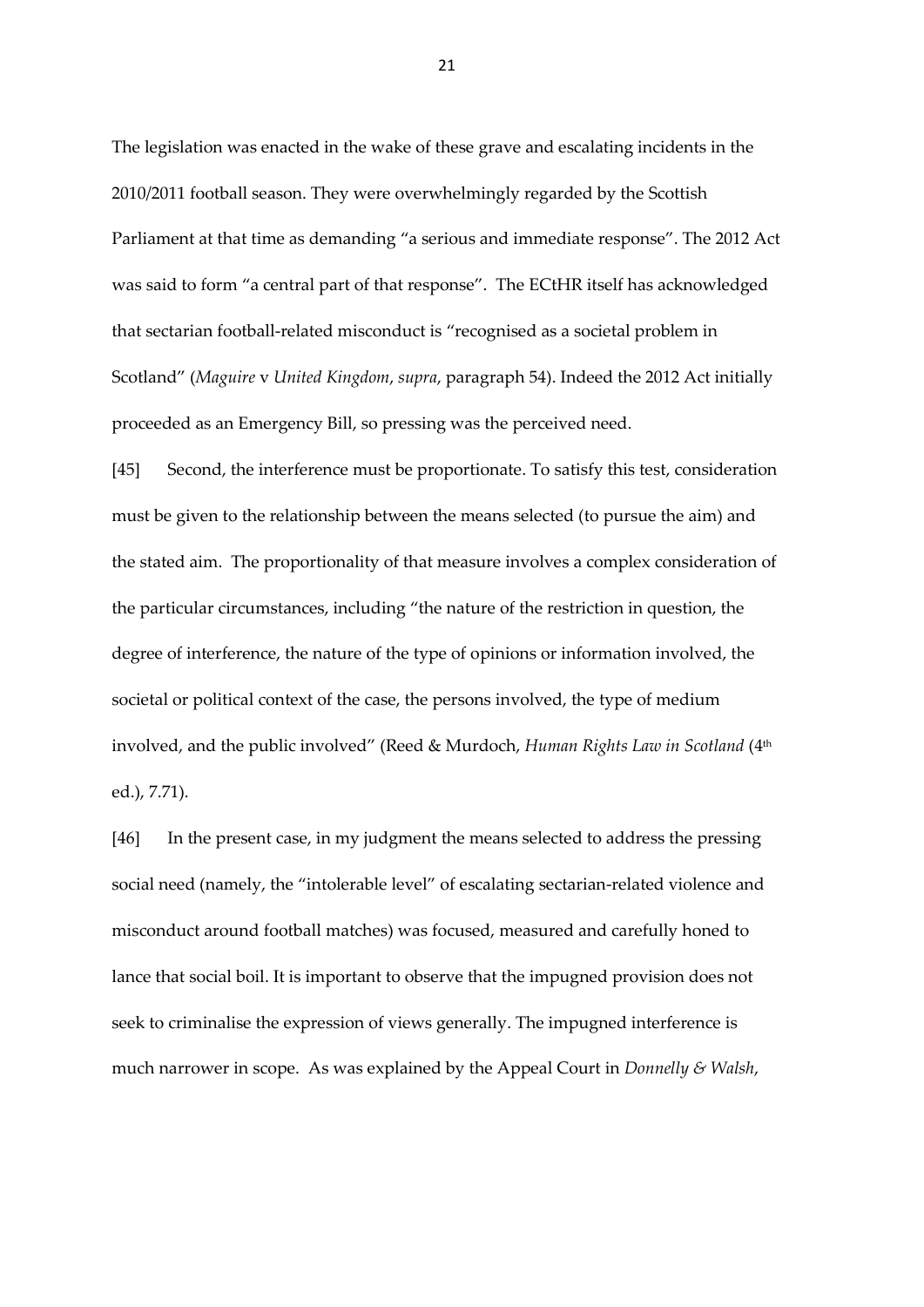*supra,* section 1(2)(e) does not impose a "blanket ban" on expressing views that may be contentious, even offensive to others. That is not a crime. If the accused is indeed expressing some kind of view on an issue of public, political or historical interest (which remains to be seen), he is at liberty to indulge his desire to do so at many alternative locations, on many alternative occasions. The impugned interference merely criminalises *particular* conduct, at a *particular* time, in a *particular* place.

[46] Further, article 10(2), ECHR explicitly acknowledges that the exercise of freedom of expression "carries with it duties and responsibilities". It is, explicitly, a qualified right. The ECtHR has held that a person who purports to exercise freedom of expression is under an obligation:

"…to avoid as far as possible expressions that are *gratuitously offensive to others* and thus an infringement of their rights, *and which therefore do not contribute to any form of public debate capable of furthering progress in human affairs*",

a responsibility which is recognised as being of particular relevance in the context of discussion of religious opinions and beliefs (*Otto-Preminger-Institut* v *Austria* (1994) A295-A, paragraph 49).

[47] In my judgment, the alleged wearing of a shirt bearing an image in support of the IRA to a Scottish football match (*a fortiori* against a visiting team from Belfast with associations to the Protestant community there) cannot conceivably be regarded as contributing, in any material, intelligible or relevant way, to any public debate capable of furthering progress in human affairs. On the contrary, if proved, it would, viewed in context, be more akin to conduct of a hostile, antagonistic and "gratuitously offensive"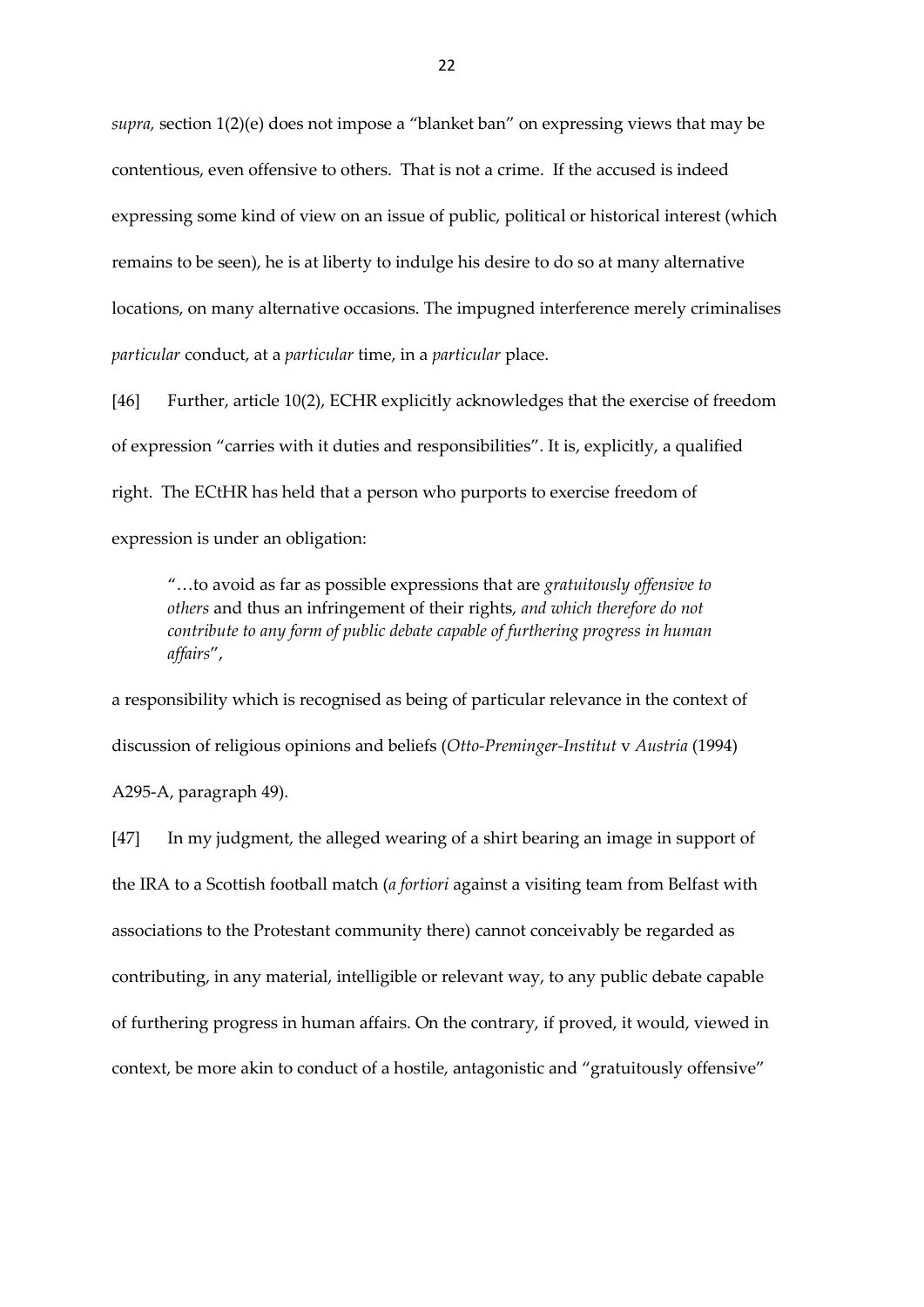nature (per *Otto-Preminger-Institut*, *supra*), imbued with the notion of provocation or attack, and calculated (or having effect) to cause harm, hurt or injury; conduct which the Scottish Parliament, in the exercise of its margin of appreciation, was entitled to restrict (within defined parameters) in the pursuit of nobler, legitimate aims, for the benefit of Scottish society as a whole.

[48] For the foregoing reasons, in my judgment section 1(2) of the 2012 Act is compatible with article 10, ECHR.

### *The imminent repeal of the 2012 Act*

[49] In her submissions, counsel for the accused placed significant reliance on a recent vote by the Scottish Parliament to repeal the 2012 Act. Indeed, she indicated that, but for that legislative development, the minute might have been unarguable.

[50] In my judgment, this development is of no material significance to the judicial function that I require to perform in relation to the compatibility minute.

[51] Firstly, the constitutional role of the court is to interpret and apply the law as it stands. Its decisions are essentially legal in nature. The constitutional role of the Scottish Parliament is quite different. It makes new law and (if it wishes) repeals existing law. Its decisions are essentially political in nature. Whether or not a majority of the Scottish Parliament, as presently constituted, has decided, for any number of reasons, that the 2012 Act is not "fit for purpose" (whatever that may mean) is of no relevance to the judicial function that I have to exercise, namely to determine whether, as a matter of law,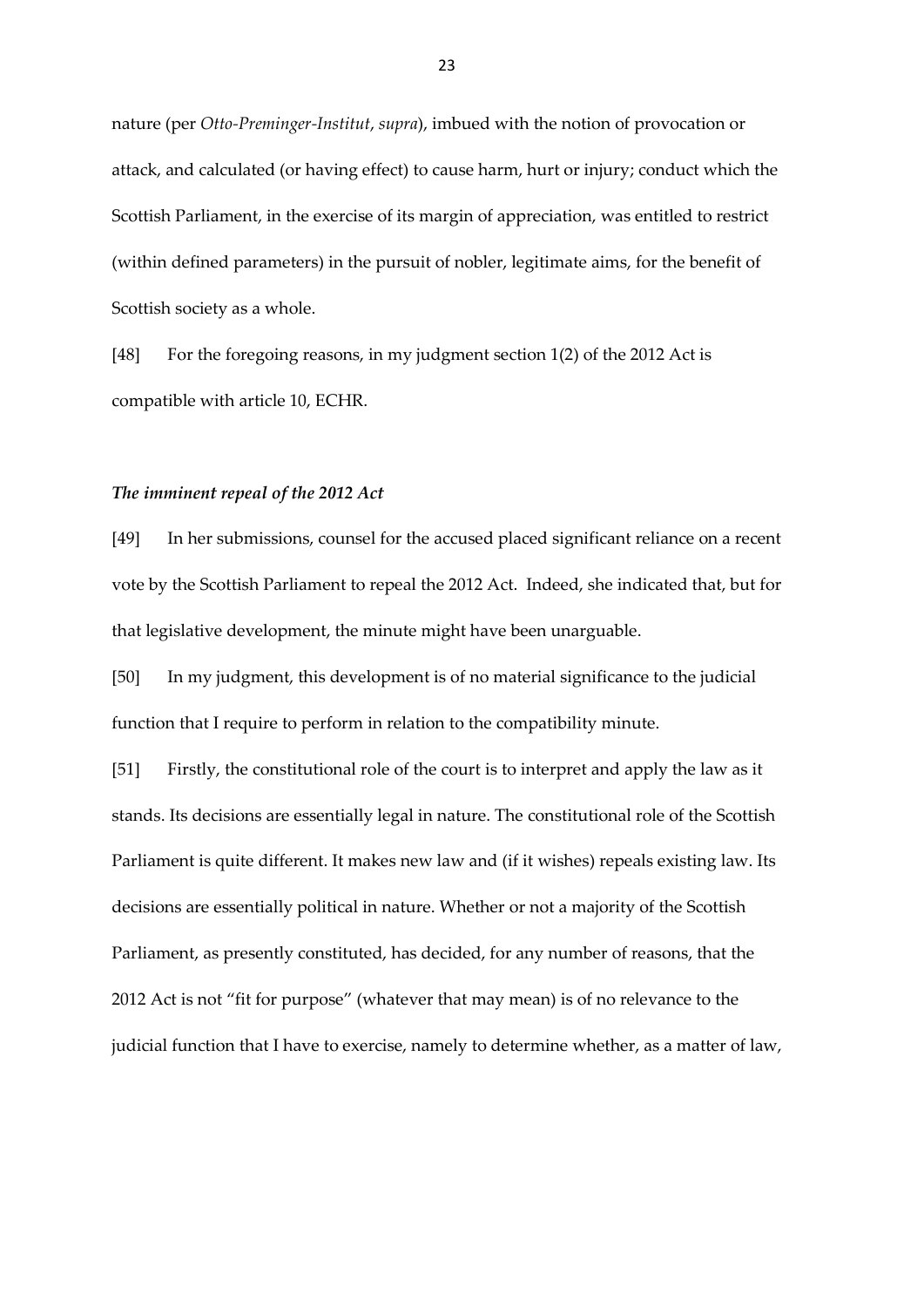certain provisions of an Act of the Scottish Parliament are compatible with two specific articles of the ECHR.

[52] Secondly, for the time being at least, the 2012 Act remains fully in force (and for certain limited purposes will continue to have a legal effect even after its anticipated repeal).

[53] To explain, the Offensive Behaviour at Football and Threatening Communications (Repeal) (Scotland) Bill ("the Bill") was passed by the Scottish Parliament on 15 March 2018. It does not come into force until it receives the Royal Assent. As far as I am aware, it has not yet received the Royal Assent.

[54] Besides, while the Bill bears to repeal the 2012 Act (section 1) and to prevent the conviction of any person of an offence under the 2012 Act after it comes into force (section 2), it does not have absolute retrospective effect. The Bill explicitly provides that the repeal of the 2012 Act does not affect the liability of a person to criminal sanction under the 2012 Act if that person is so convicted prior to the Bill receiving Royal Assent. Indeed, a person who (prior to the repeal) is acquitted of an offence under the 2012 Act may yet still be convicted (after the date of repeal) of an offence under the 2012 Act, by virtue of an appeal by the Crown against that acquittal (section 2(3)).

[55] In simple terms, the 2012 Act remains in force for the time being, and will continue to have some (albeit limited) legal force even after the date of its repeal. The parliamentary vote on 15 March 2018 neither determines the legal question in the compatibility minute, nor wholly extinguishes the legal effect of section 1 of the 2012 Act.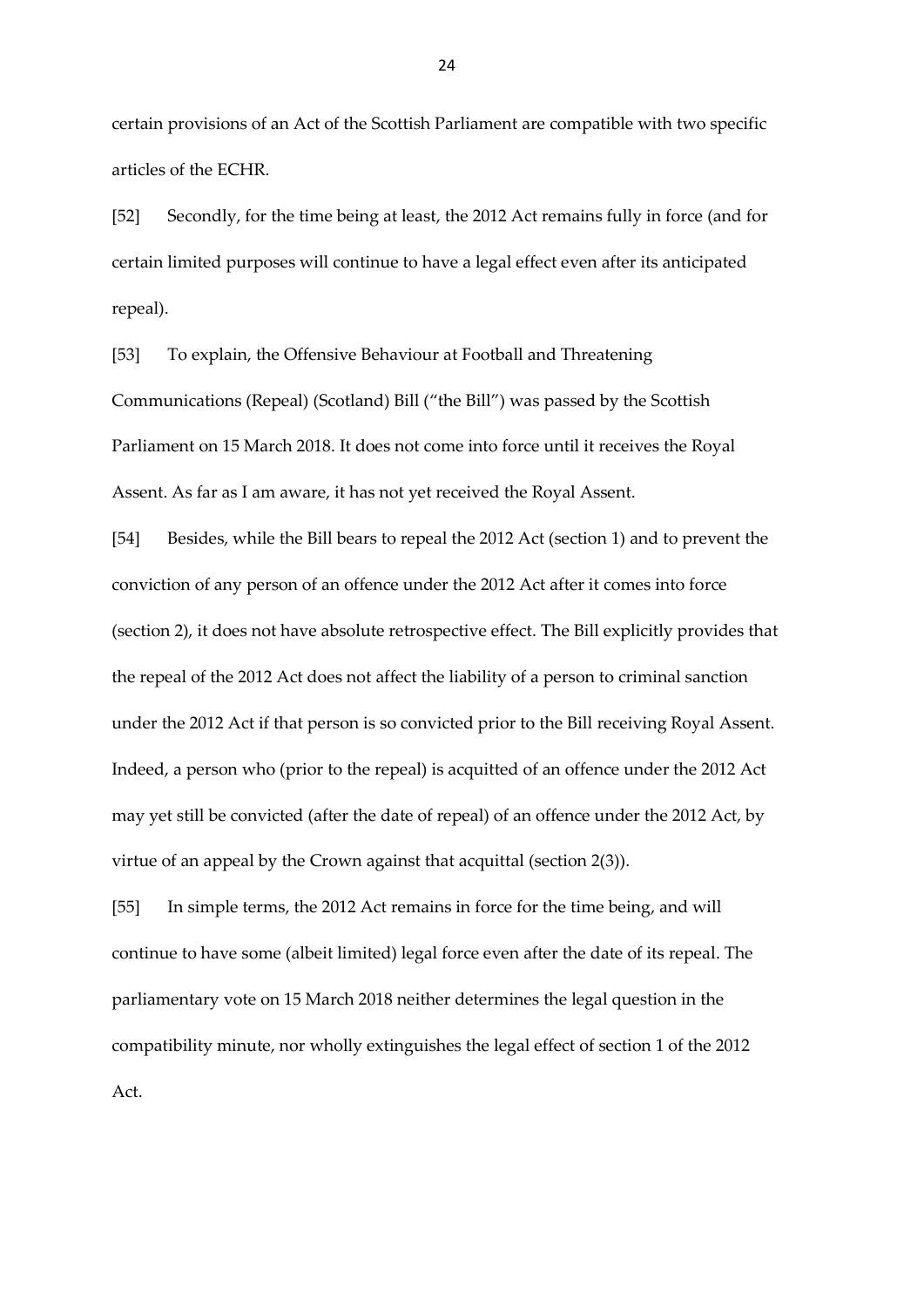[56] In any event, the case law of the ECtHR does not require Contracting States to undo all the consequences of a national law which is later held to be incompatible with the Convention, at least insofar as the implied qualitative requirements of the law in question are otherwise met (*Interfact Limited* v *Liverpool City Council* [2011] QB 744).

[57] For all of the foregoing reasons, I refuse the accused's compatibility minute.

### *Plea of oppression*

[58] Counsel advanced an alternative submission. Even if the compatibility minute was refused, I was invited to sustain a common law plea of oppression.

[59] Normally, any objection to the competency or relevancy of a summary complaint or proceedings thereon should be stated before the accused pleads to the charge (Criminal Procedure (Scotland) Act 1995, section 144(4)). On cause shown, and with leave of the court, a late objection may be allowed. In this case, the accused's plea of oppression first emerged in the course of counsel's submissions at the diet of debate on 20 March 2018, long after the accused had tendered a plea of not guilty on 28 September 2017 and in the context of a diet of debate that had been assigned to address a separate issue entirely, namely the compatibility minute.

[60] Nevertheless, I consider that the preliminary plea can competently be raised now as it is, in nature, a plea in bar of trial founded upon an alleged prejudice that is said to have arisen only recently, after the first calling (per *Roselli* v *Vannet* 1997 SCCR 655).

[61] The alleged prejudice is said to arise from the Crown's insistence on the present prosecution, notwithstanding that the Scottish Parliament has voted to repeal the 2012